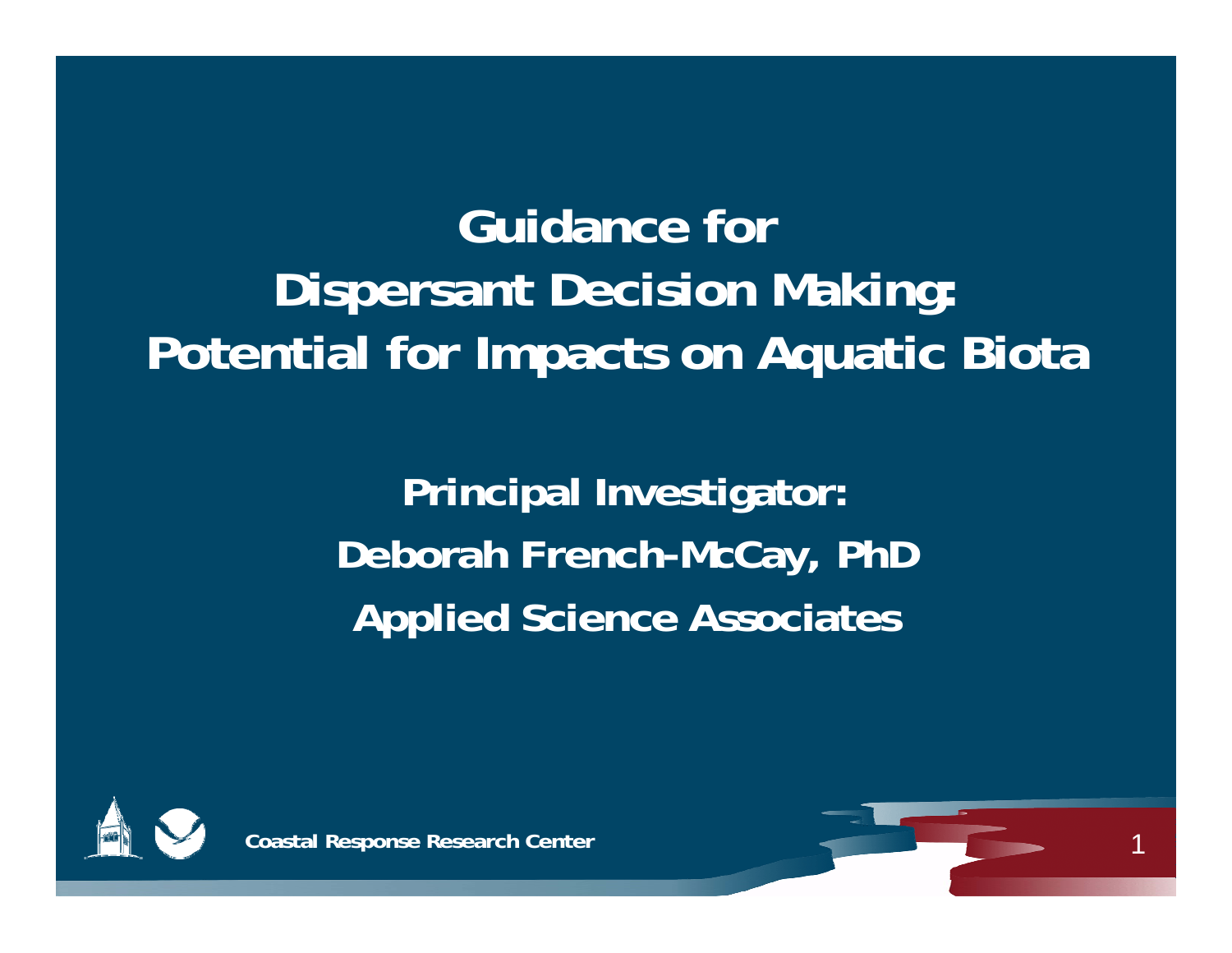# **Acknowledgement**

# **Funding for this project is provided by the Coastal Response Research Center www.crrc.unh.edu**





**Coastal Response Research Center** 





**Coastal Response Research Center** 2 2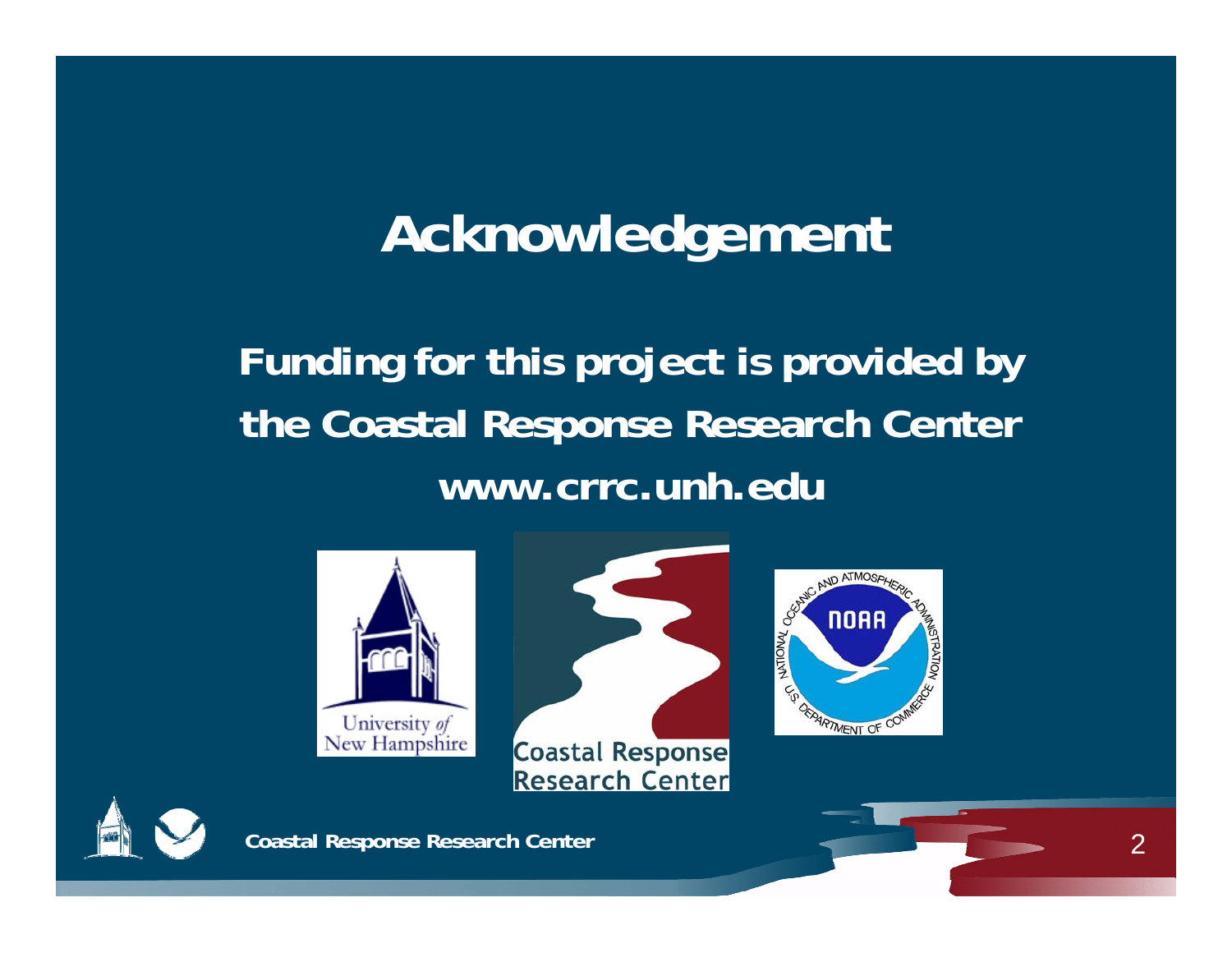# **Problem Statement**

• **Biologically/Ecologically-Driven Spill Response: Trade-off response decisions based on expected level of resource injury**

> **Use of chemical dispersants**

> > **Quantify tradeoff**



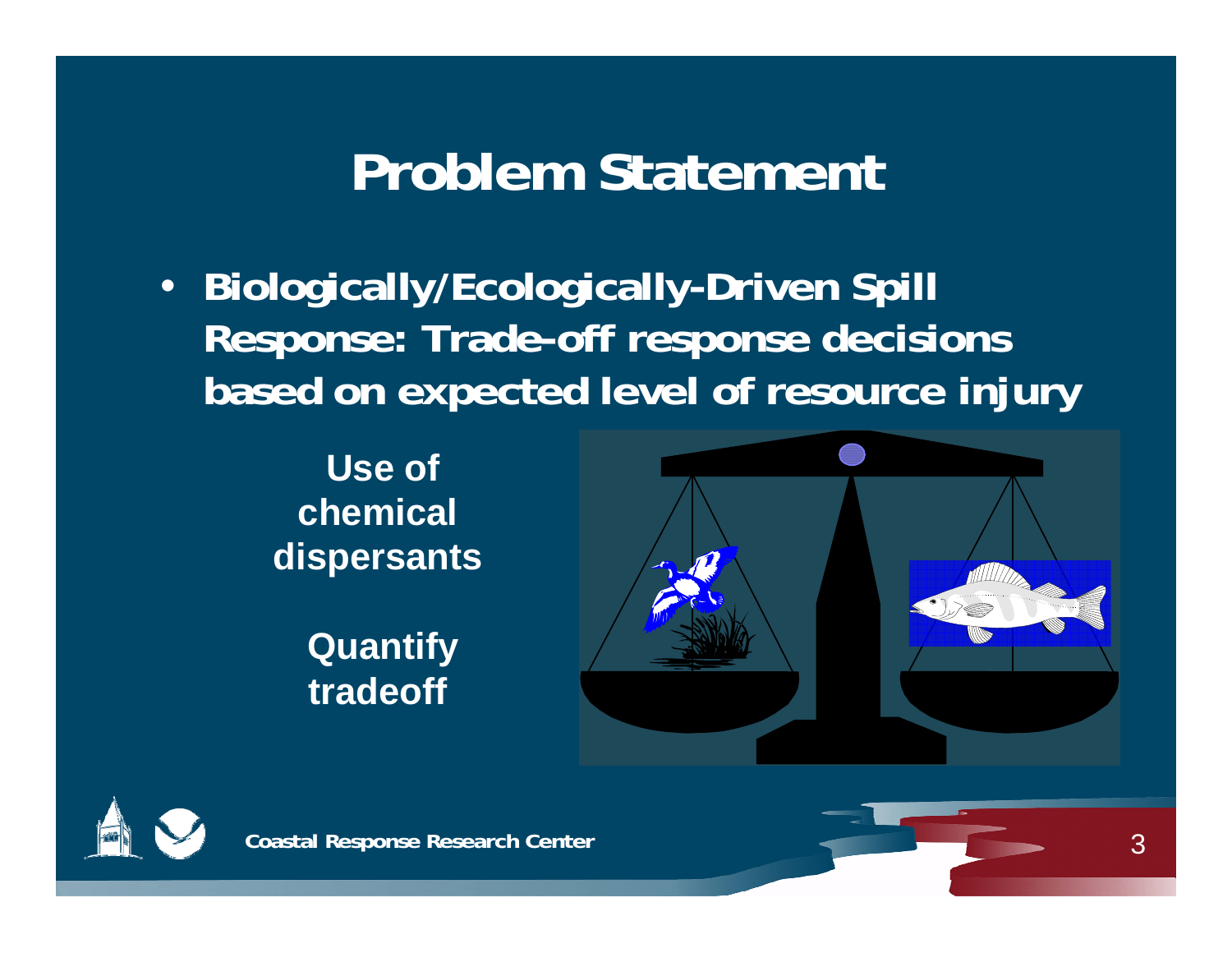# **Investigative Approach**

- **Use oil fate and biological exposure modeling to quantify impacts**
- **Provide quantitative guidance for response decision makers**
- **Oil Spill Impact Guide (OSIG)**
	- **water volume adversely affected by dispersed oil and dissolved hydrocarbons**
	- **surface area impacted by floating oil**
	- **typical animal densities in shelf areas of US**



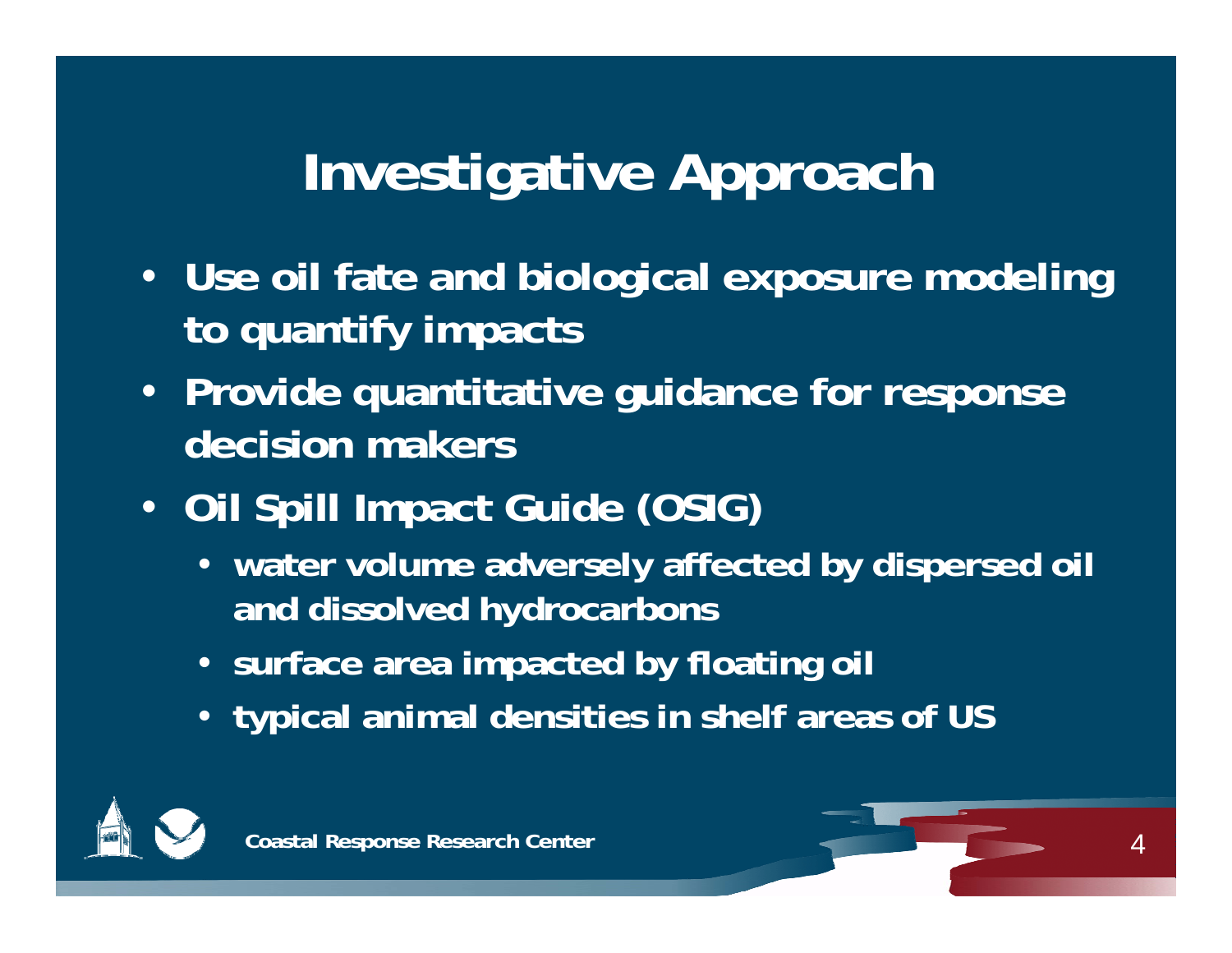

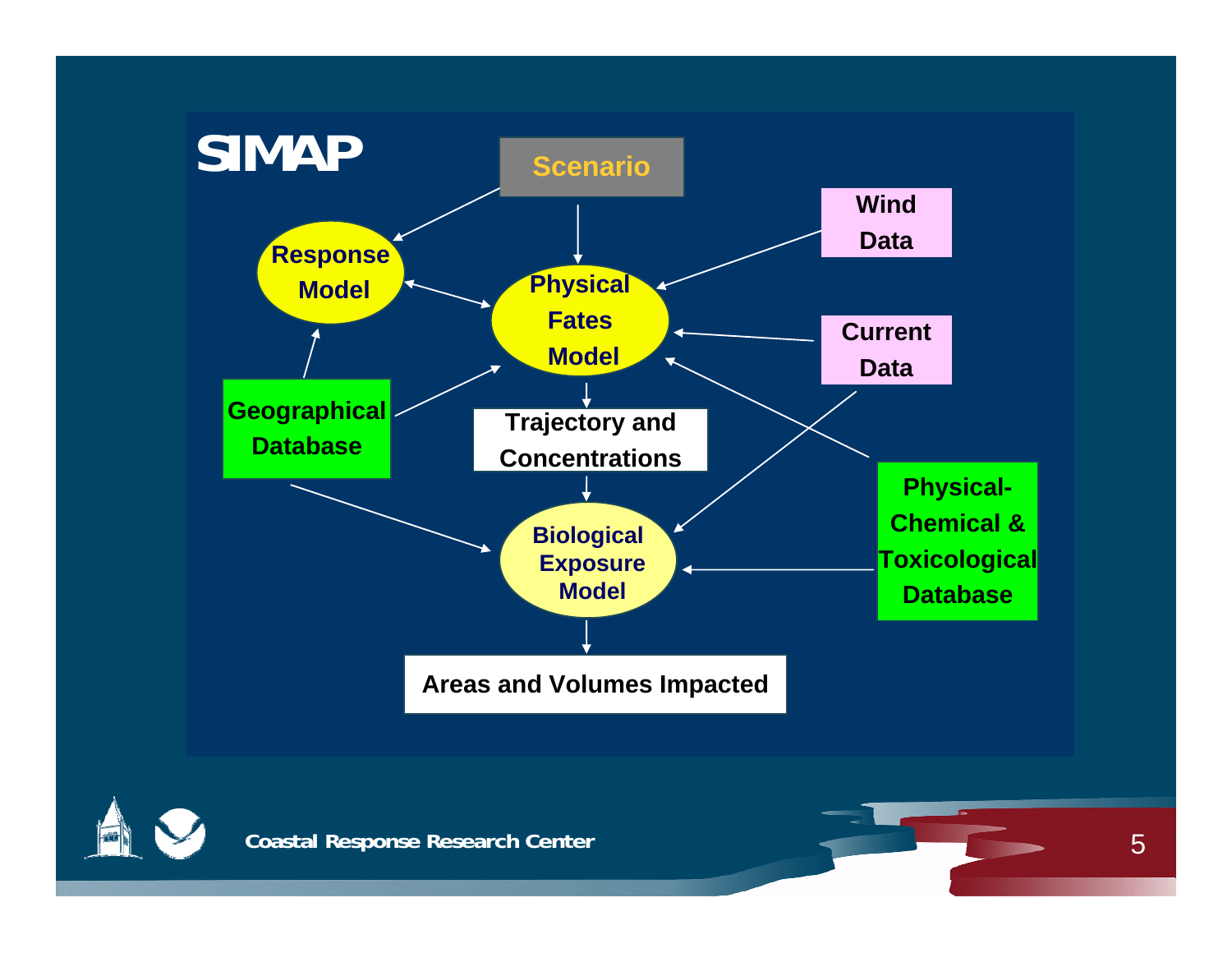# **Toxic Components of Oil (Additive Effects)**

**Aliphatics = (e.g., alkanes) – more volatile than soluble**



**Monoaromatic Hydrocarbons (MAHs)**

- • **Benzene, Toluene, Ethylbenzene and Xylenes <sup>=</sup> BTEX – highly soluble, highly volatile, moderately toxic**
- **Alkyl-substituted Benzenes – soluble, less volatile, more toxic**

### **Polynuclear Aromatic Hydrocarbons (PAHs)**

- • **Naphthalenes (2-ring PAHs)**
	- **soluble, less volatile, more toxic**
	- **with more alkyl chains, less soluble but more toxic**
- • **3 ring PAHs : Phenanthrenes, Fluorenes, Dibenzothiophenes**
- •**4-ring PAHs – parent compounds bioavailable**
- •**larger PAHs insoluble**

**Coastal Response Research Center** 6 and 6 and 6 and 6 and 6 and 6 and 6 and 6 and 6 and 6 and 6 and 6 and 6 and 6 and 6 and 6 and 6 and 6 and 6 and 6 and 6 and 6 and 6 and 6 and 6 and 6 and 6 and 6 and 6 and 6 and 6 and 6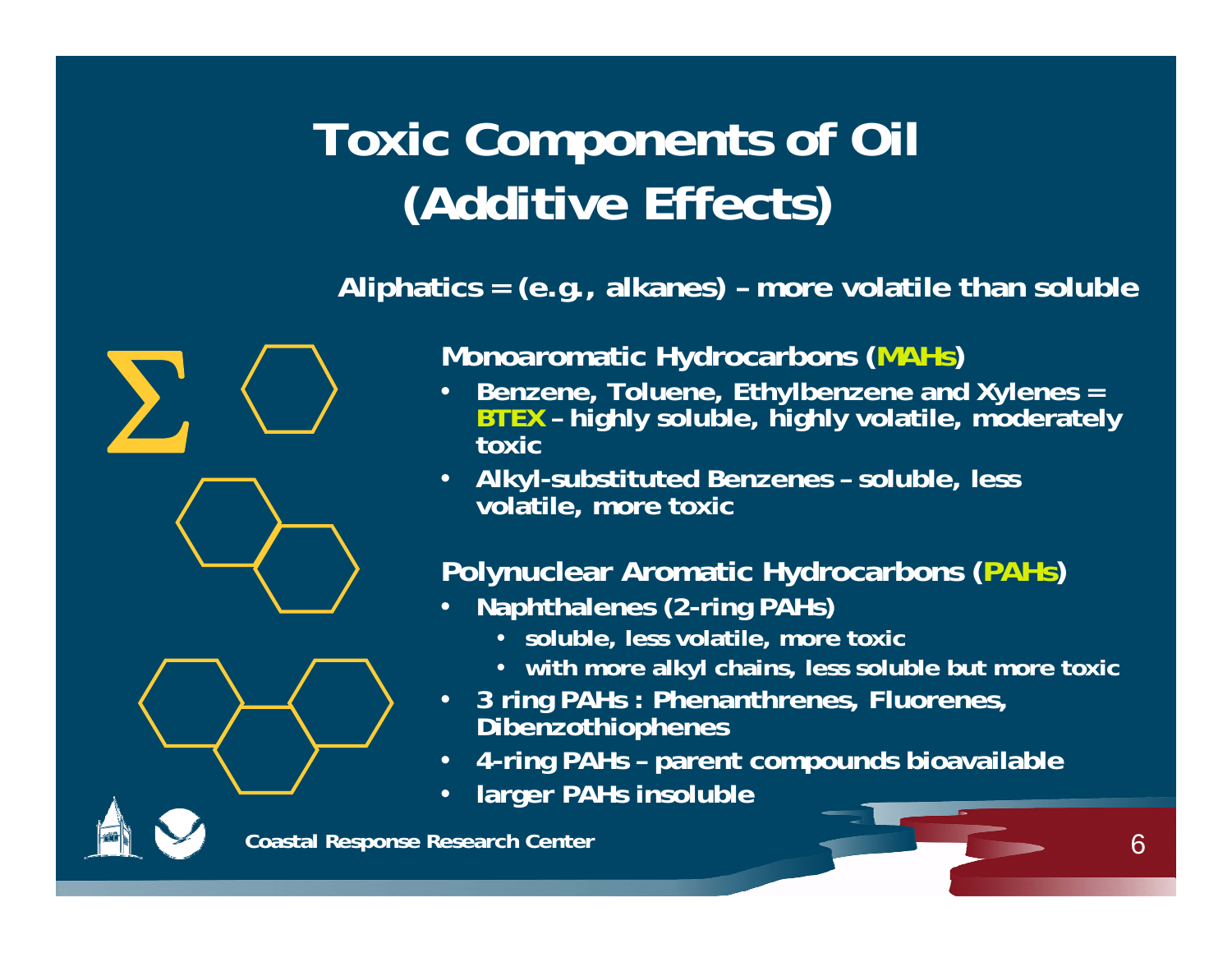# **Important Oil Fate Processes**





**Coastal Response Research Center** 7 **Coastal Response 7**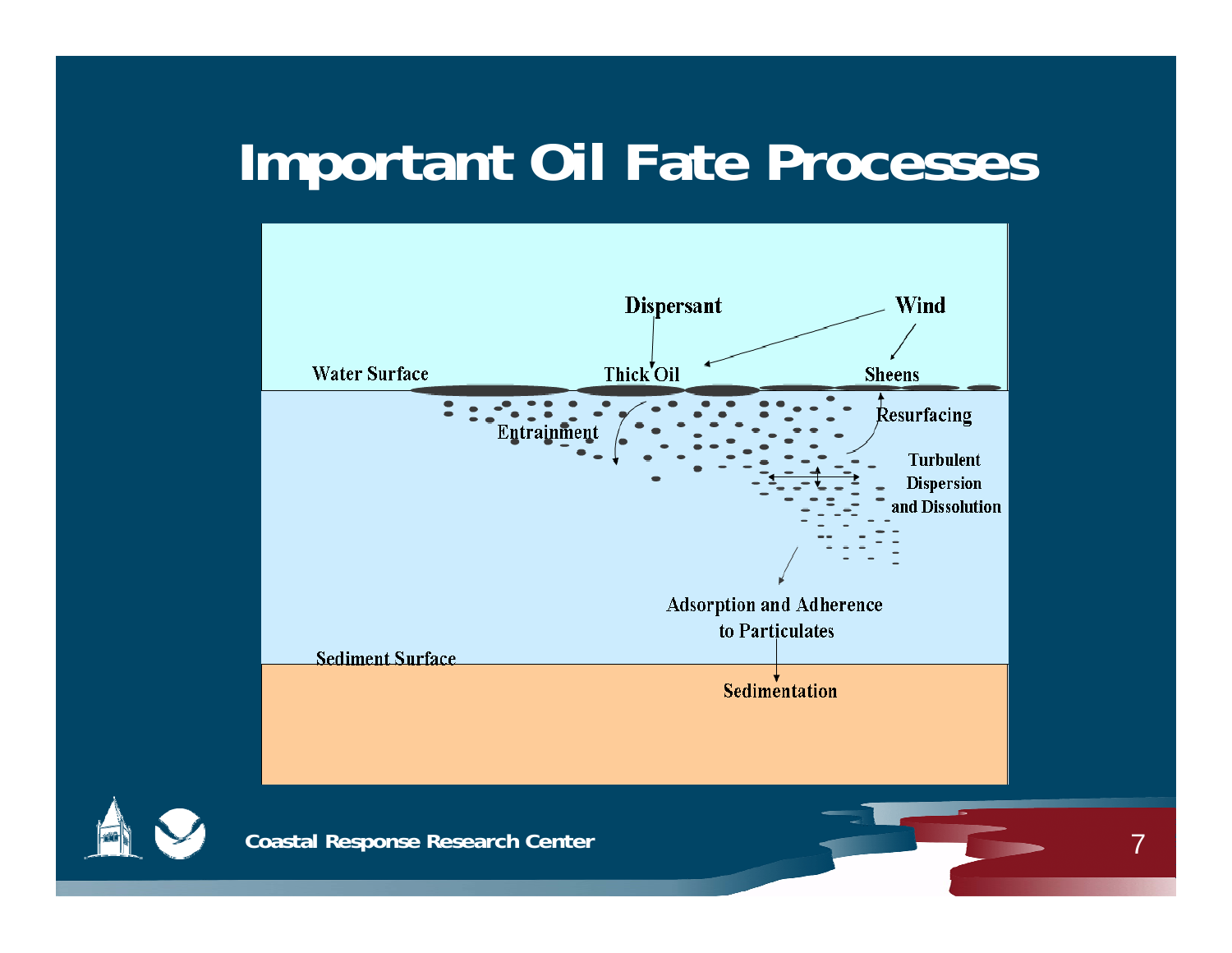# **Biological Exposure Model**

### **Organisms classified by behavior**

- **Wildlife**
	- **% of time on water surface**
	- **Habitats used**
	- **Feathers & fur**
- **Fish and Invertebrates**
	- **Swimming**
	- **Drift with currents**
	- **Stationary**

**Movements of organisms are tracked to calculate exposure of individuals**

### **Impact a function of dose**

- **Wildlife**
	- **Area swept**
	- **Slick thickness**
- **Fish and Invertebrates**
	- **PAH Concentration (water, sediment pore water)**
	- **Exposure time**
	- **Temperature**

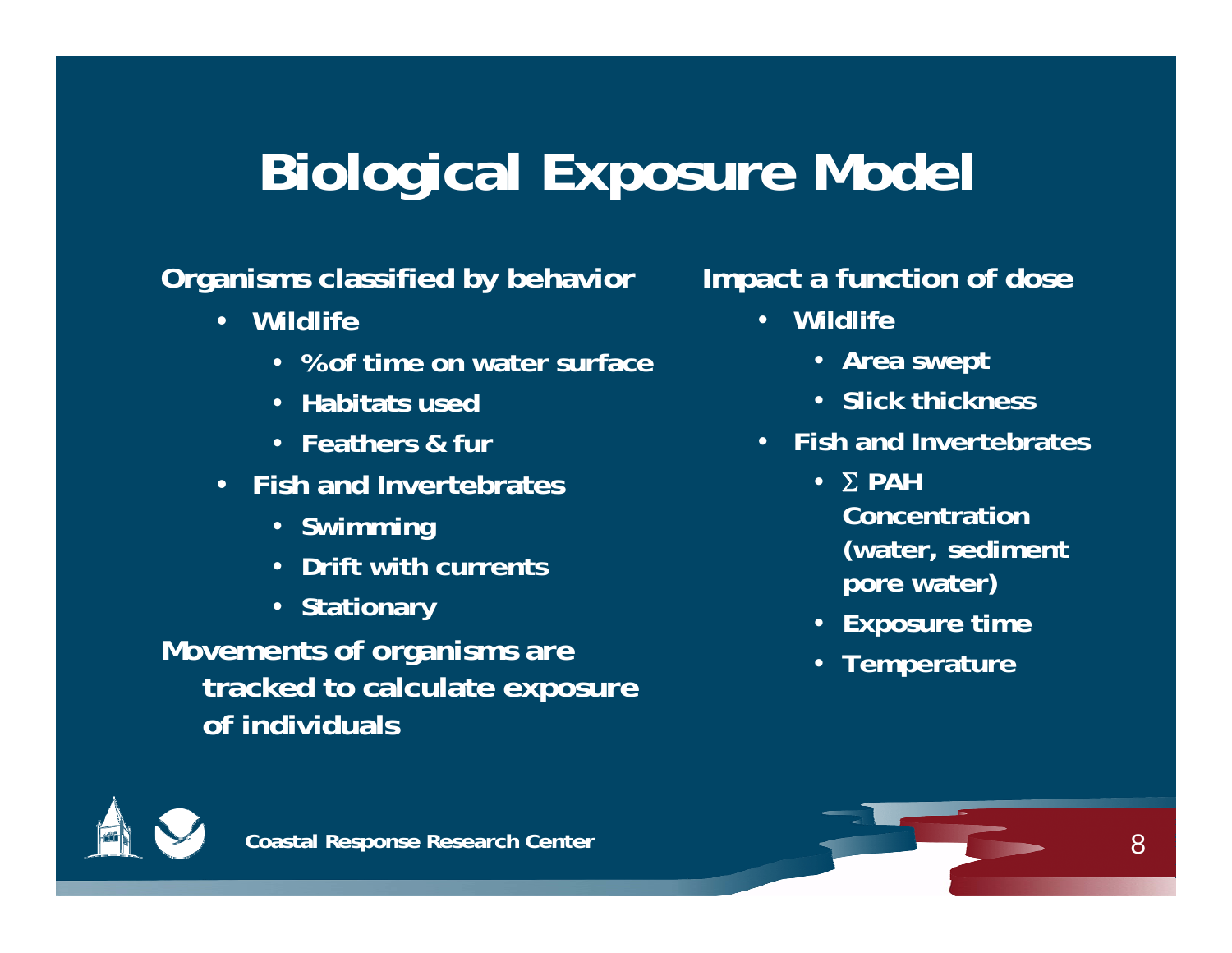# **Validation – Wildlife**

*Exxon Valdez* **(Prince William Sound)**



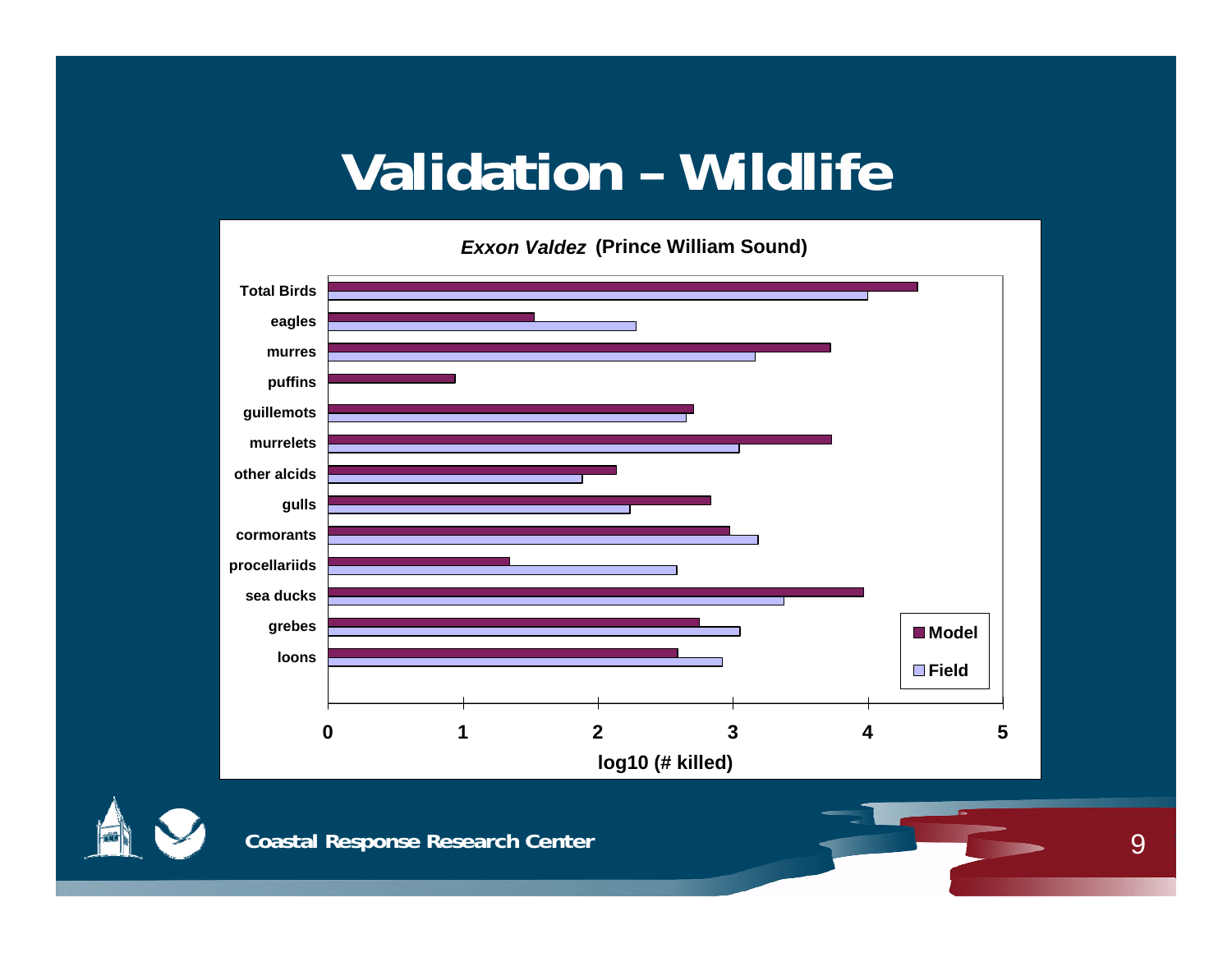# **Validation – Fish and Invertebrate Toxicity**

#### •**Oil bioassays**

**(French McCay, 2002; Envir. Tox & Chem Vol. 10)**

- **24 data sets (2 to 91 species tested)**
- • **For all data sets: model not significantly different from observed**
- • *North Cape* **Oil Spill (RI, Jan 1996): Lobsters**
	- **Field estimate 9 million**
	- $\bullet$  **Model estimate 8.3 million** 
		- **(using best estimate of toxicity)**
	- **Strandings on beaches: 3 million**



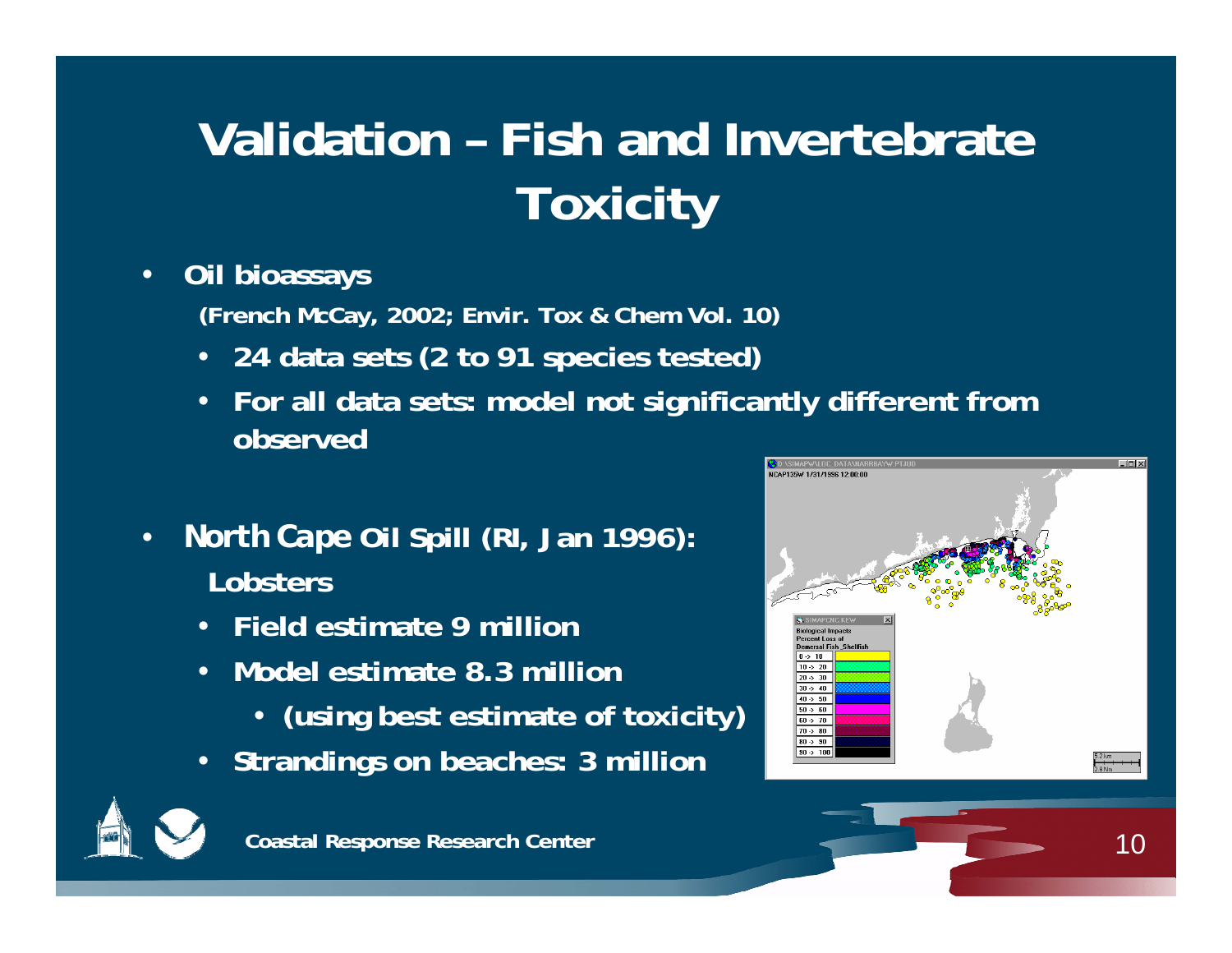# **LC50 for >96hrs Exposure Time**

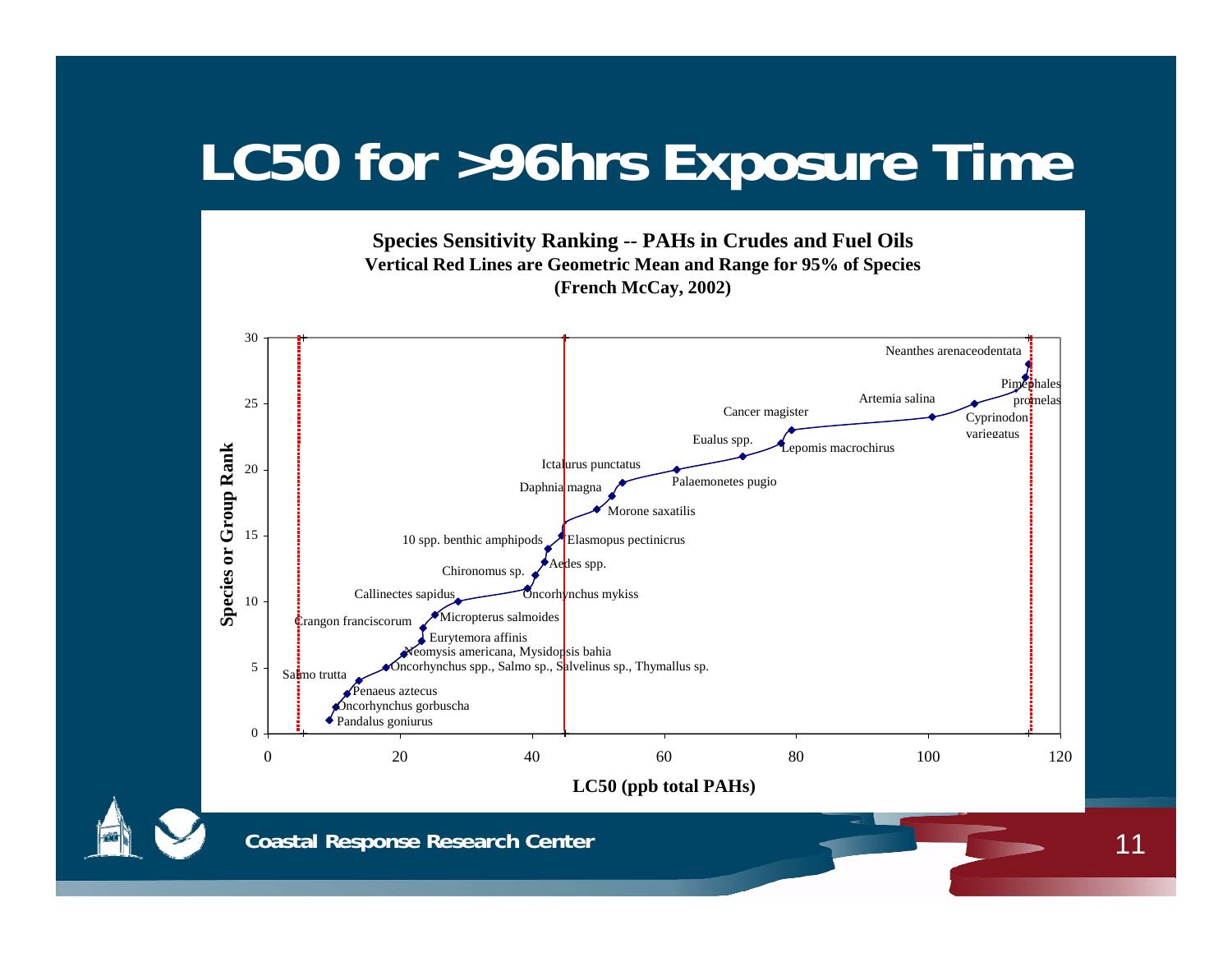**Biological Impacts: Equivalent Areas of 100% Loss Wildlife(Birds primarily) Water Column(Plankton)**



**Area swept by oil >10 <sup>m</sup> thick multiplied by probability of encounter with water surface:[Area Swept ] [Probability]**



**Weighted sum of volumes affected at % loss: [ Volume ] [ /100 ]**

**Divide by mixed layer depth to calculate area affected**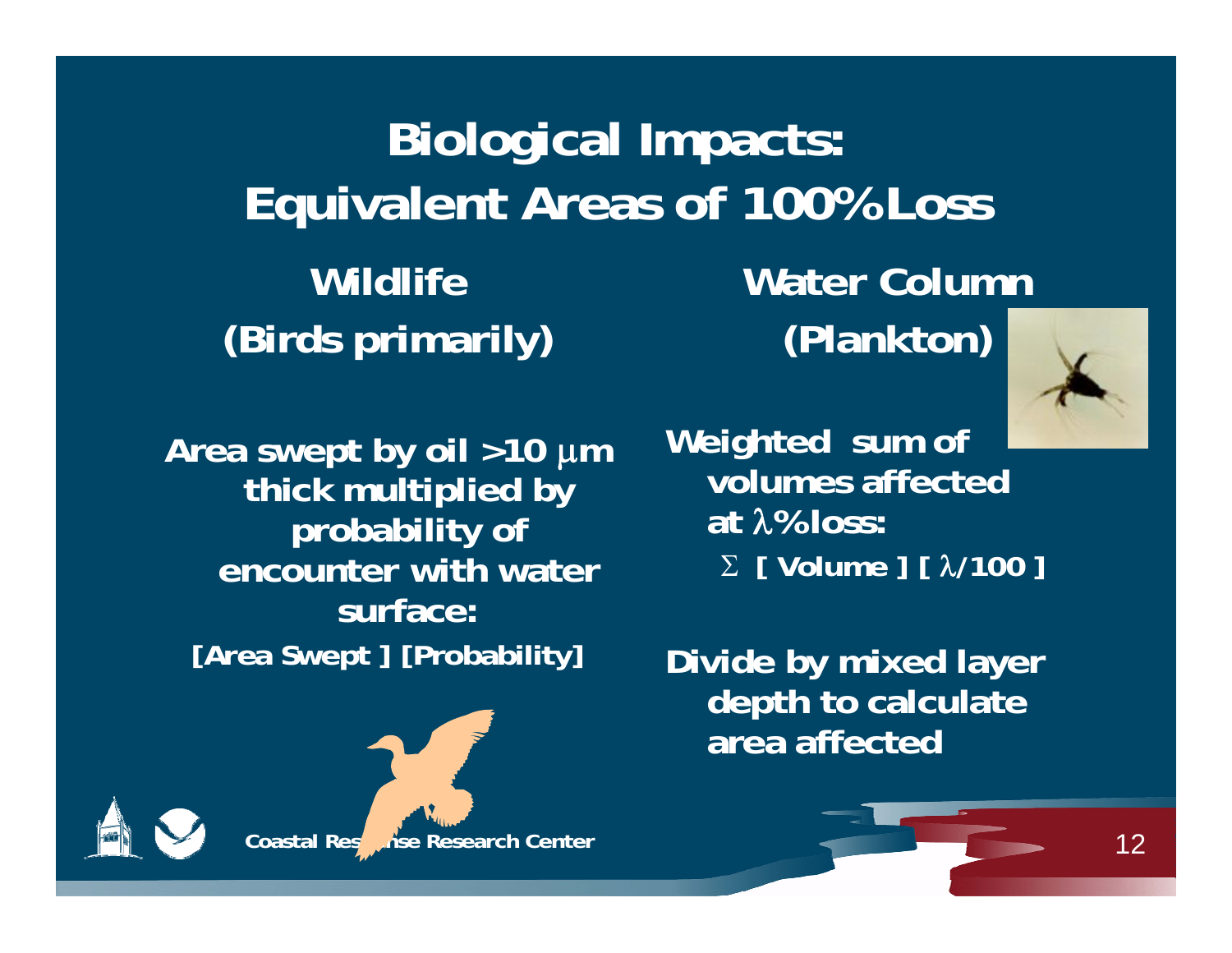# **Previously Modeled Scenarios**

- $\bullet$ **Hypothetical spills in open water**
- •**Restricted to surface mixed layer: 10m, 20m**
- $\bullet$ **Light Arabian crude**
- • **Oil volume:** 
	- **maximum volume of oil treated by a single sortie of a C-130 (100,000 gal = 326.3 MT = 378 m3, 20:1 oil:dispersant)**
	- **80% efficiency**
- • **Dispersant application scenarios:** 
	- **No dispersant applied**
	- **Dispersant applied after weathered 8 or 16 hrs**
- $\bullet$  **Wind speeds and associated turbulence conditions**
	- **5 kts (2.5 m/s), 1 m2/s**
	- **15 kts (7.5 m/s), 10 m2/s**
- $\bullet$  **Background currents:** 
	- **none**
	- **0.25 kts (13 cm/s) downwind**
	- **0.25 kts (13 cm/s) upwind**



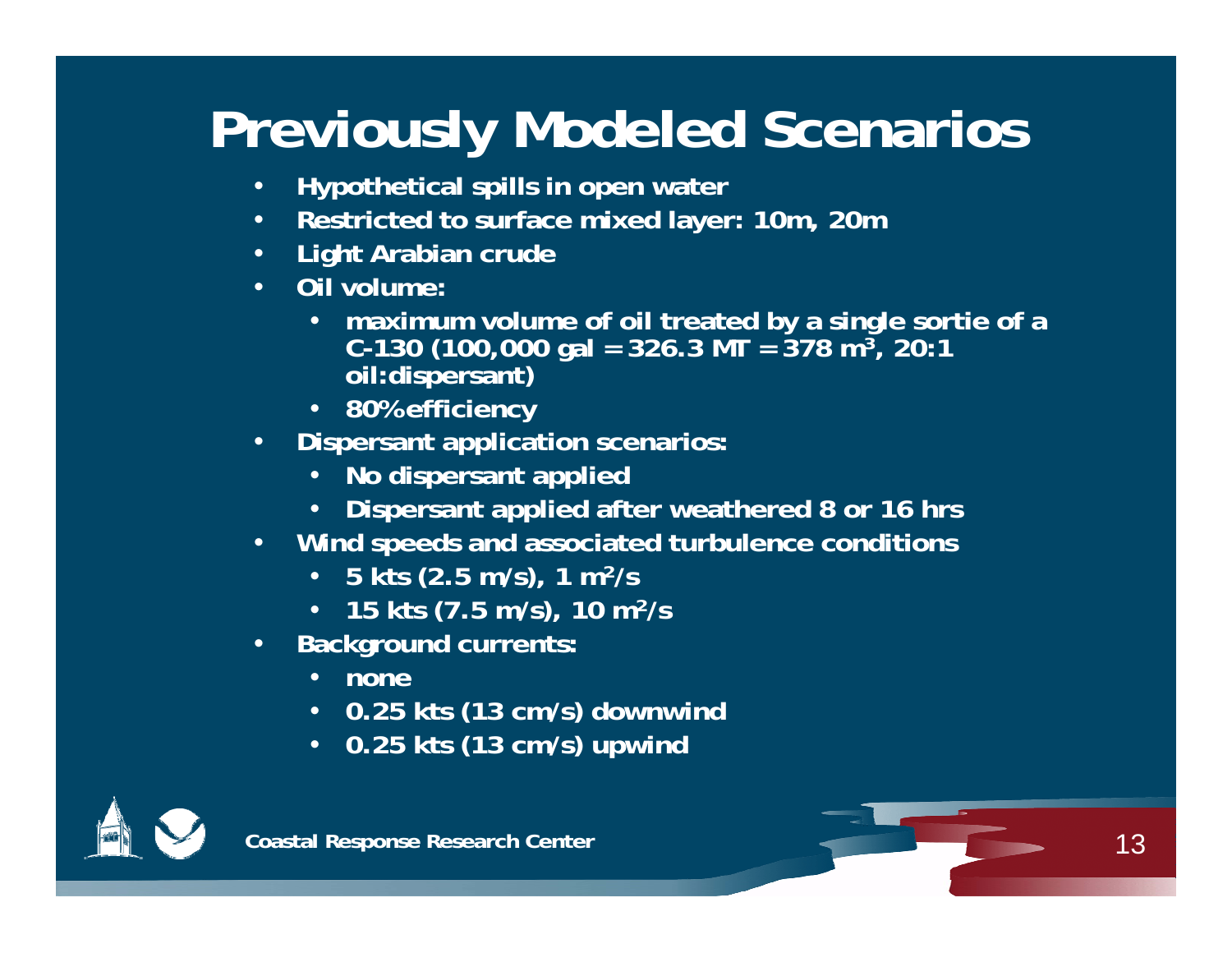# **Summary of Impacts - Area (km2)**

**Worst Case: 80% of 100,000 gal dispersed; no currents, 10m mixed depth**

| $W =$ Wildlife                          |  |  |
|-----------------------------------------|--|--|
| <b>PA = Plankton: Average Toxicity</b>  |  |  |
| <b>PS = Plankton: Sensitive Species</b> |  |  |

| <b>Wind Speed</b>                      | <b>No Dispersant</b>                            | <b>With Dispersant</b>                        |
|----------------------------------------|-------------------------------------------------|-----------------------------------------------|
| 5 <sub>kt</sub><br>$(2.5 \text{ m/s})$ | $W: 197-209$<br><b>PA: 0</b><br>PS: 0           | $W: 83-100$<br>PA: 0.6-1.8<br>$PS: 7-15$      |
| <b>15 kt</b><br>$(7.5 \text{ m/s})$    | $W: 391 - 425$<br><b>PA: 0</b><br>PS: 0.03-0.20 | $W: 68-108$<br>PA: 0.06-0.09<br>$PS: 1.4-2.2$ |



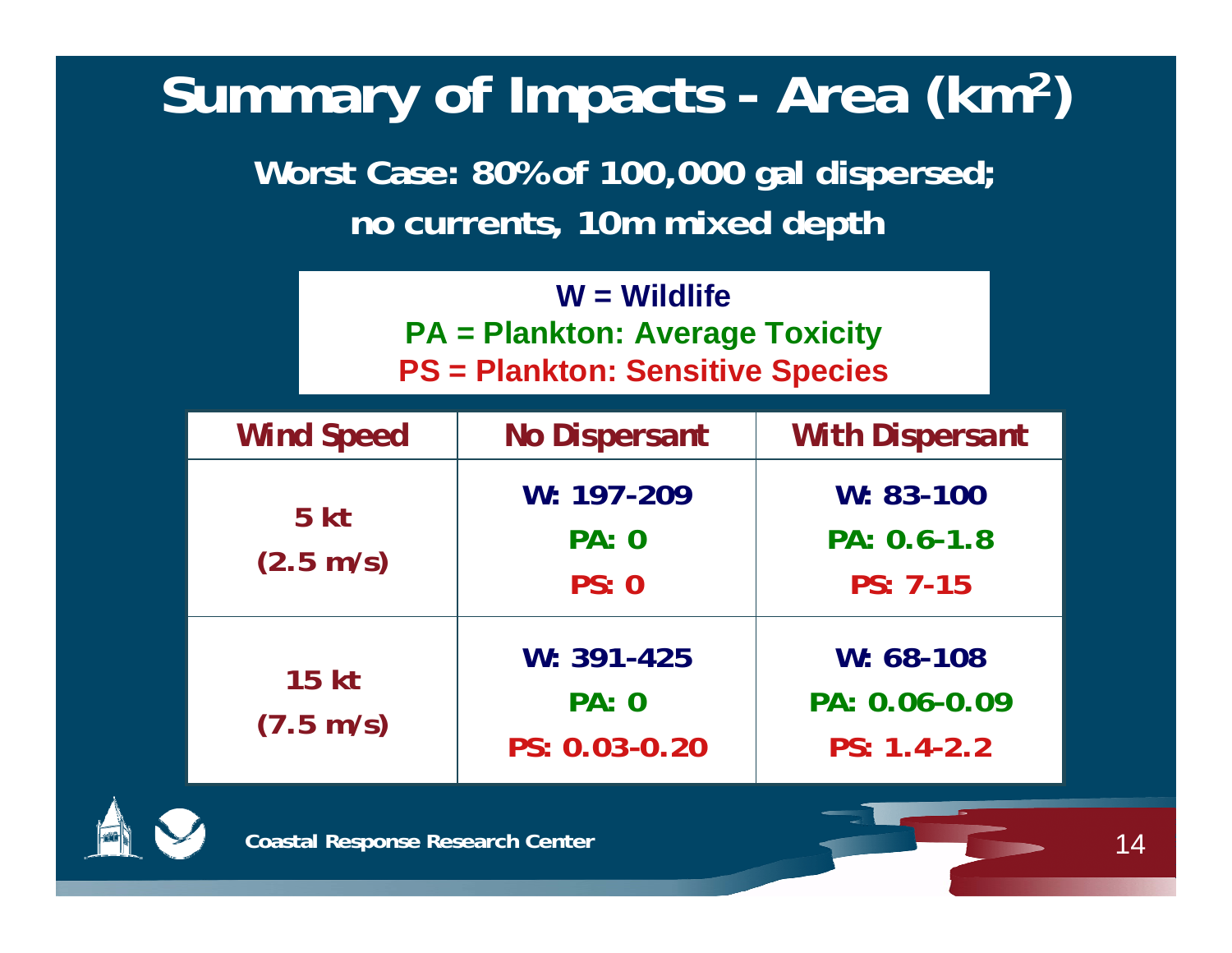# **On-Going Project**

- •**Other scenarios**
- $\bullet$  **Matrix of model runs:**
	- **spills in open water**
	- **range of smaller oil volumes more likely to be dispersed**
	- **vary dispersant efficiency**
	- **vary key input variables determining impact**



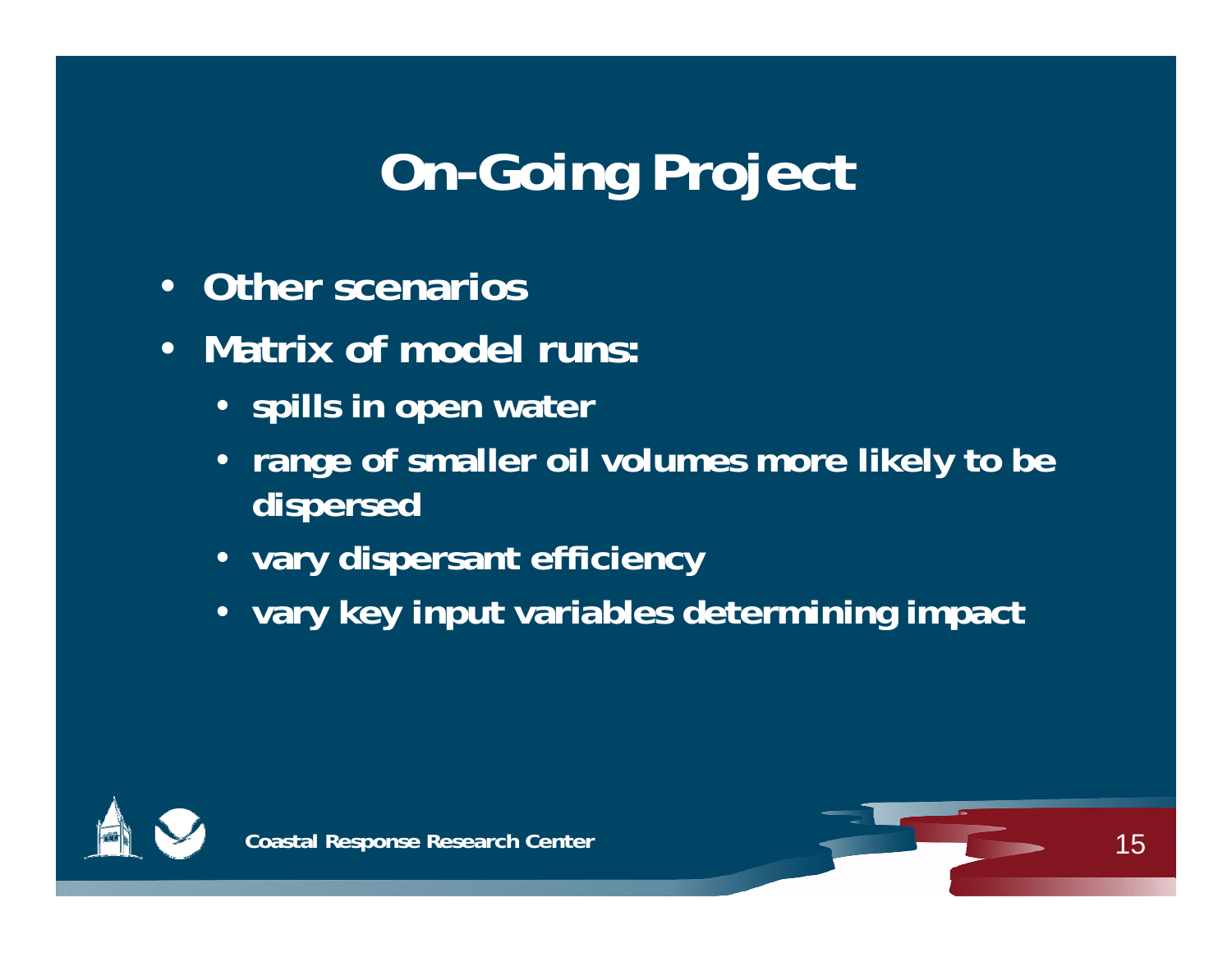# **Products**

- **Results of model matrix:** 
	- **areas and volumes impacted**
	- **#s of animals for representative densities**
- **Presented in tabular and chart format for can look up order of magnitude of likely impact**
- **Methods of interpolation between results for intermediate spill volumes** 
	- **Visually off chart or table**
	- **Calculator in Excel**



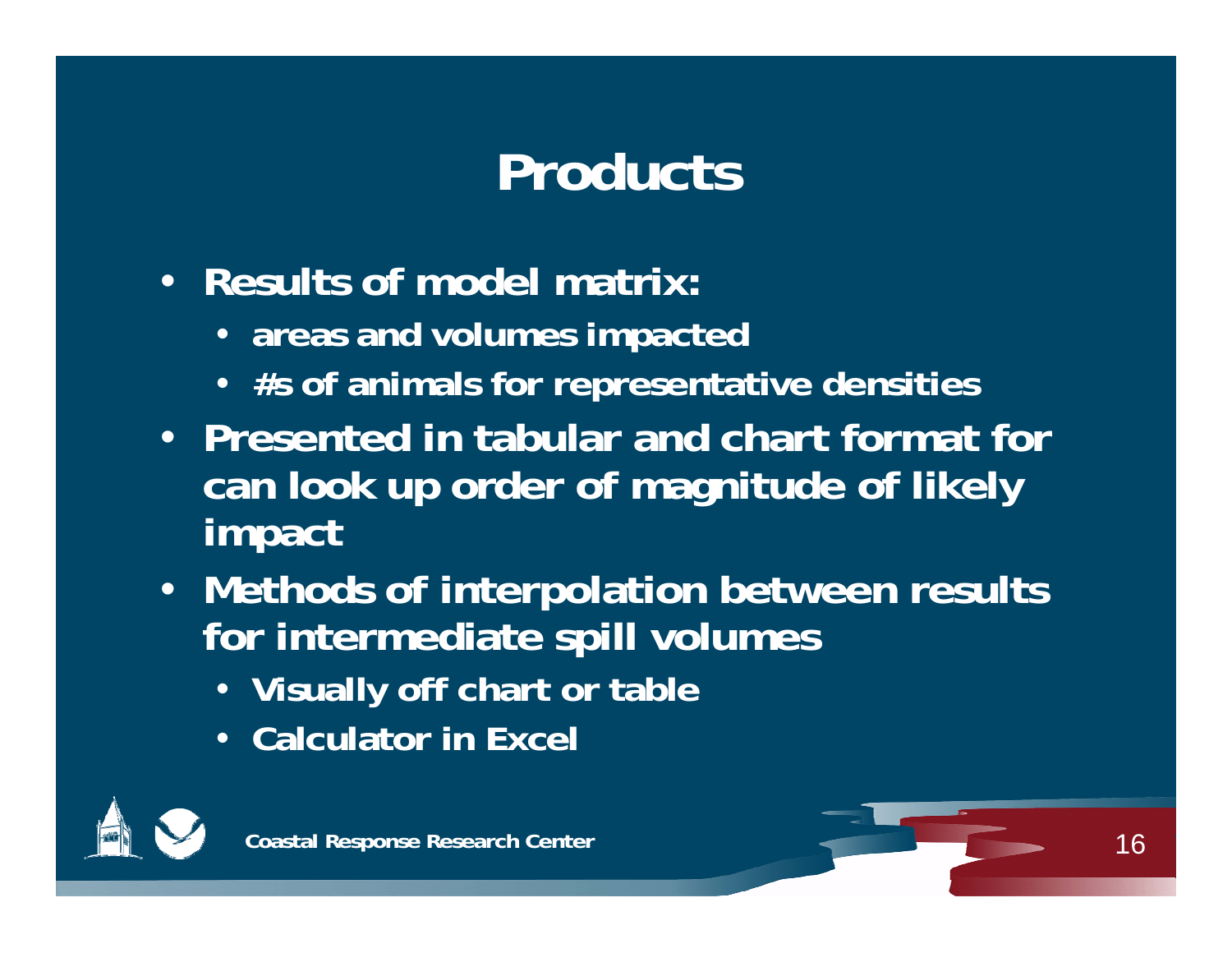# **Model Run Matrix – Fates**

- **2 Oil types: light and medium/heavy crude oil**
- **2 Weather conditions**
	- **light wind and low turbulent mixing**
	- **high wind and high turbulent mixing**
- **3 Temperatures**
	- **low (5oC), medium (15oC), and high (25oC)**
	- **affects weathering, uptake into biota, and toxicity**
- $\bullet$  **Dispersant application**
	- $\bullet$ **none**
	- **with three different efficiencies**
- **5 Volumes – to allow curve-fitting of results**



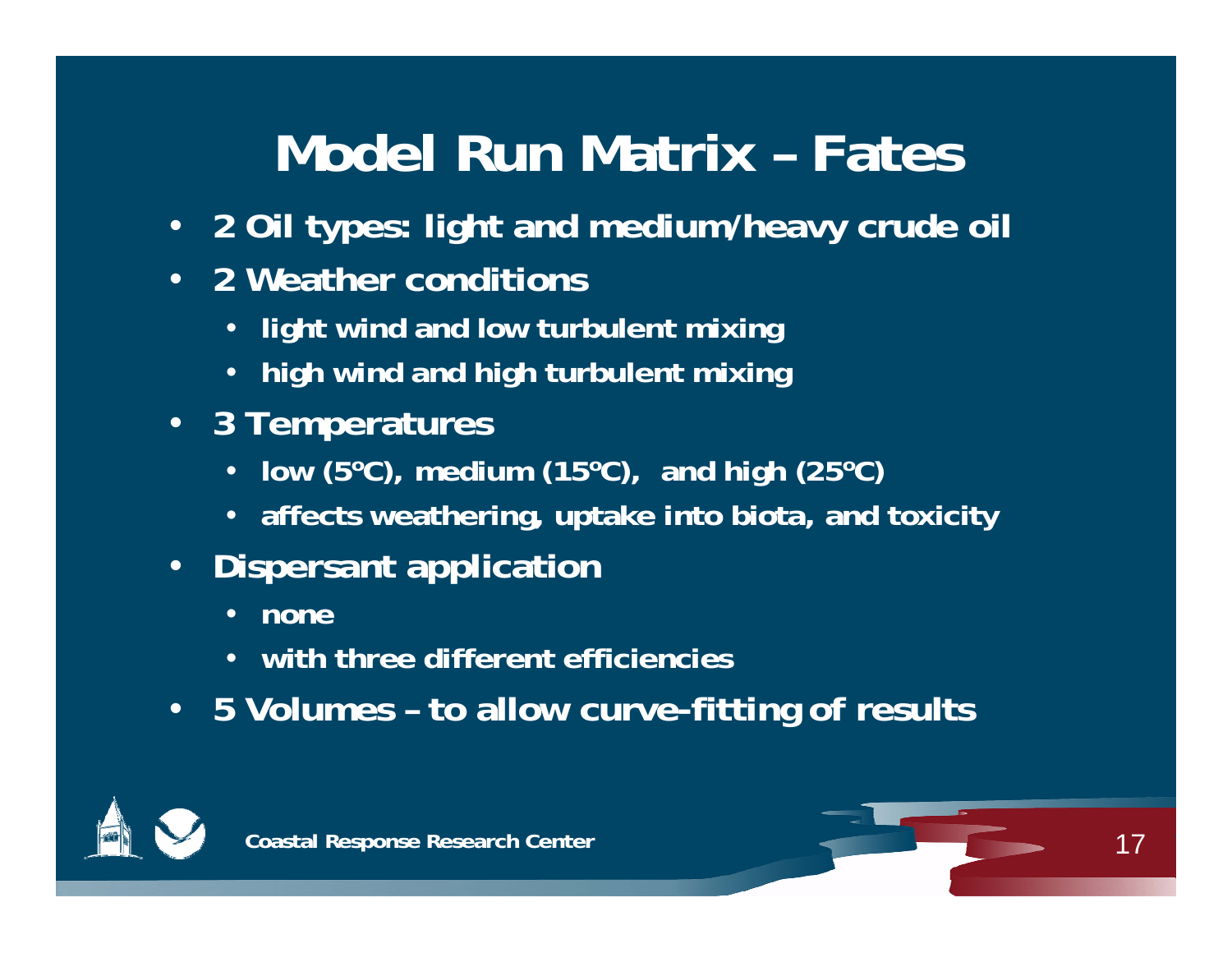# **Model Run Matrix – Biological**

- **Aquatic Toxicity: 3 LC50s covering the range of + two standard deviations (95%) of species response (French McCay, 2002)**
	- **mean [50 ppb dissolved PAH]**
	- **sensitive [5 ppb dissolved PAH]**
	- **insensitive [400 ppb dissolved PAH]**
- **Wildlife: Probability of oiling based on behavior and vulnerability**



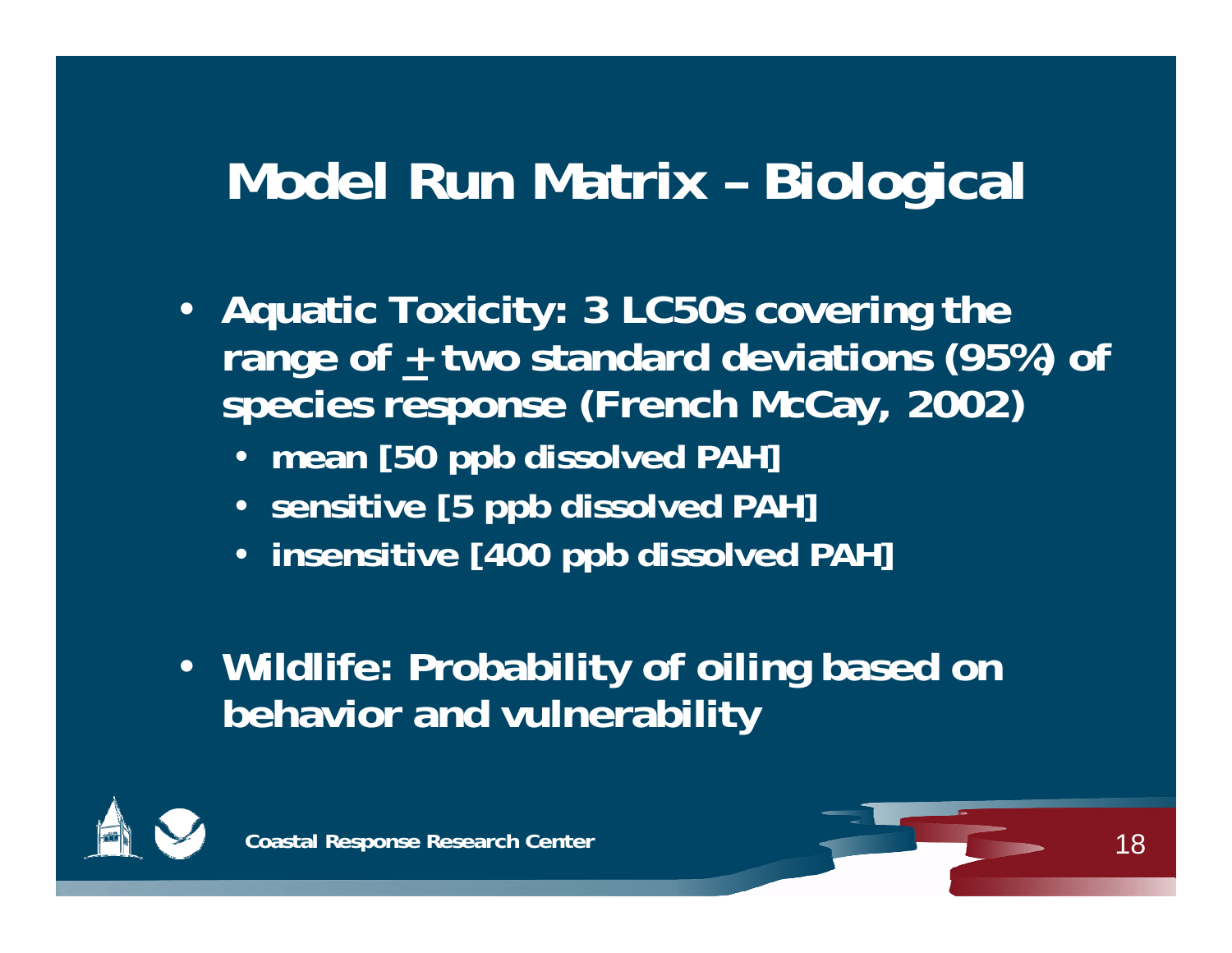# **Model Results**

- **Water column impact**
	- **Volume where acute toxic effects would occur**
		- **equivalent volume for 100% mortality**
		- **multiply by mixed layer depth area impact**
	- **Volume exceeding 1 g/L total dissolved aromatics (sublethal and chronic effects)**
- **Area of water surface oiled** 
	- **> Lethal dose to wildlife Probability of oiling varies by behavior group**
	- **>0.01 g/m2 ~approximate sheen thickness (socioeconomic impact)**

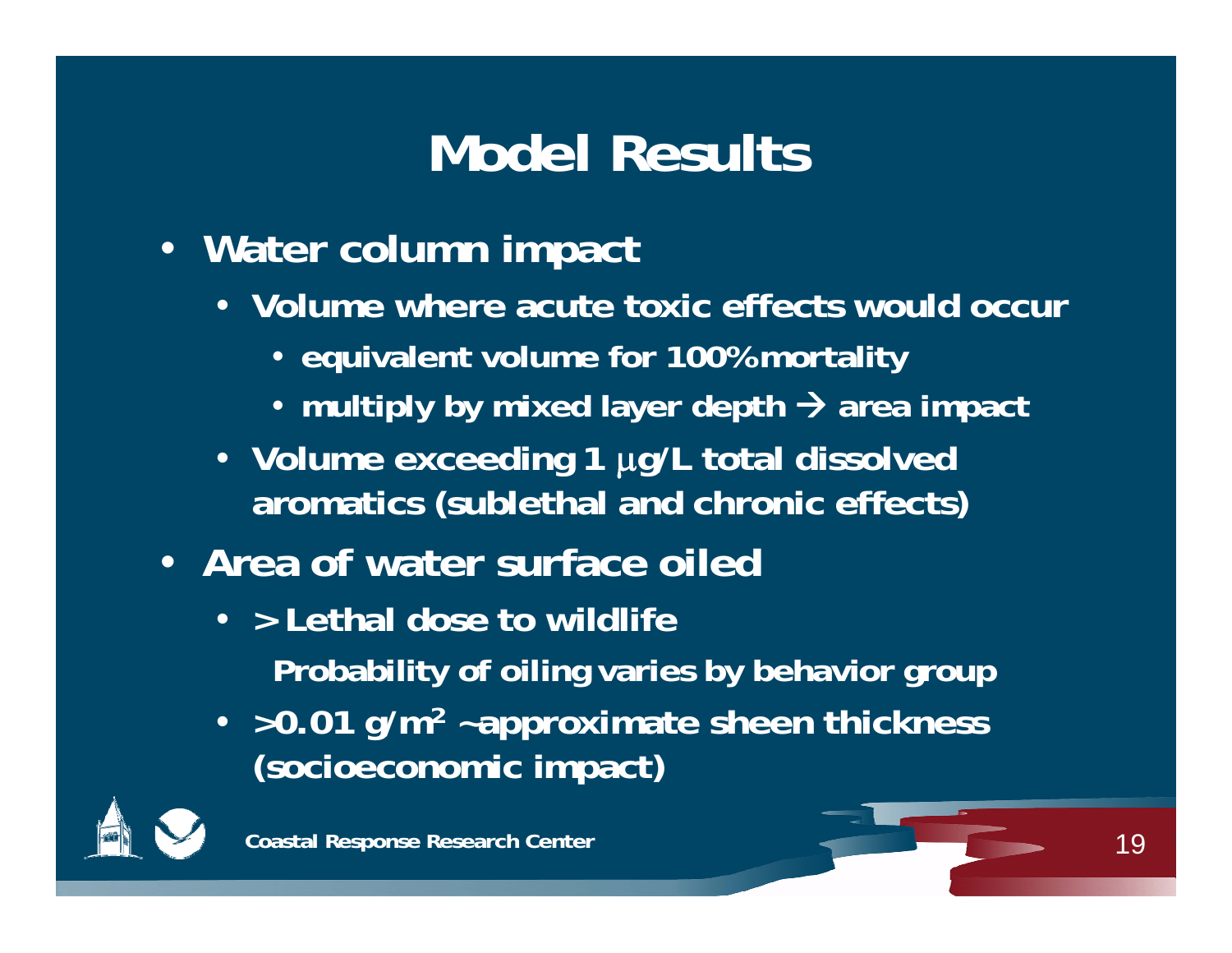

**SLAC, 5kt Wind: Area Where Wildlife Killed vs. Spilled Oil Volume**



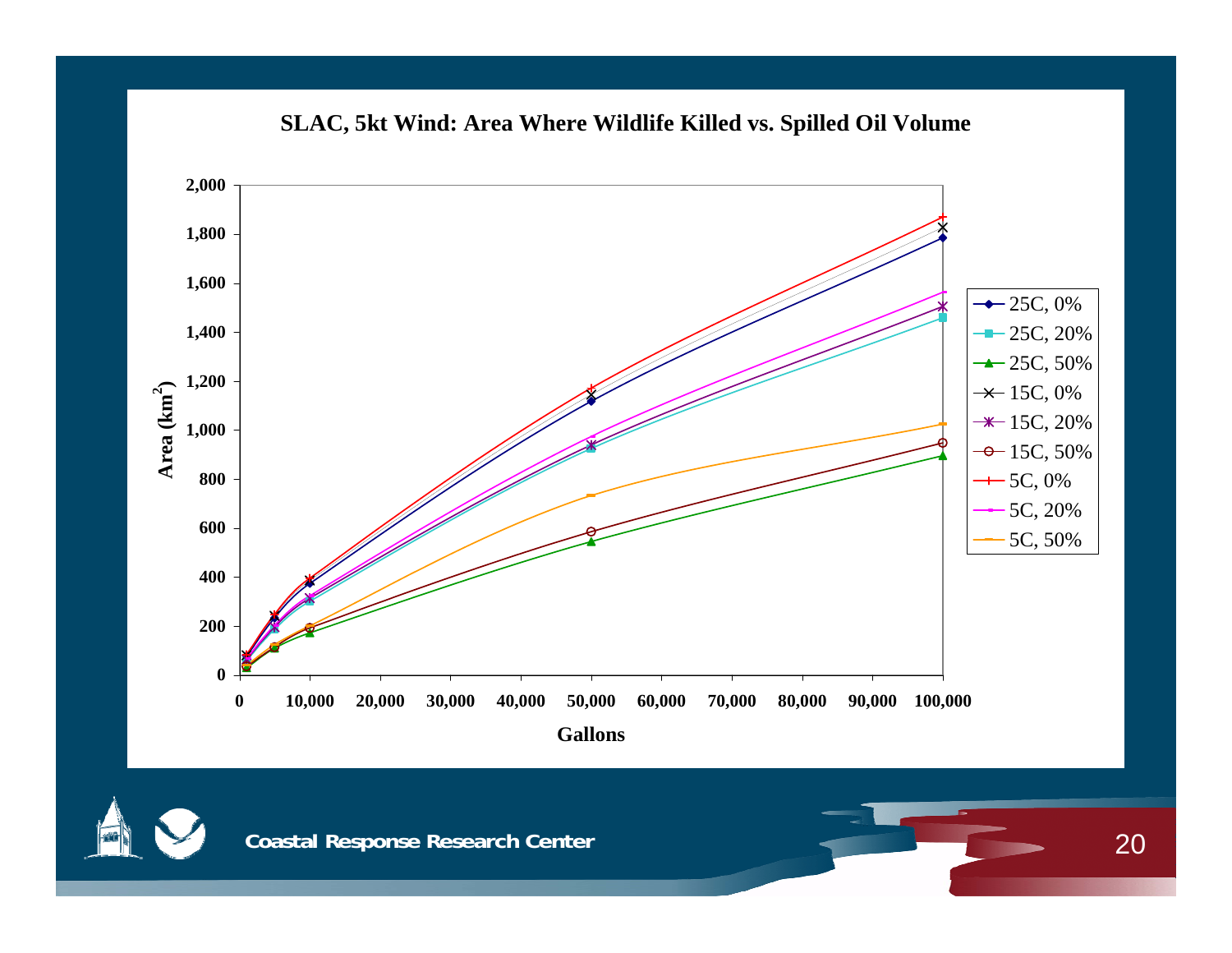

**SLAC, 5kt Wind: Area Where Wildlife Killed vs. Oil Volume Not Dispersed**

**Coastal Response Research Center**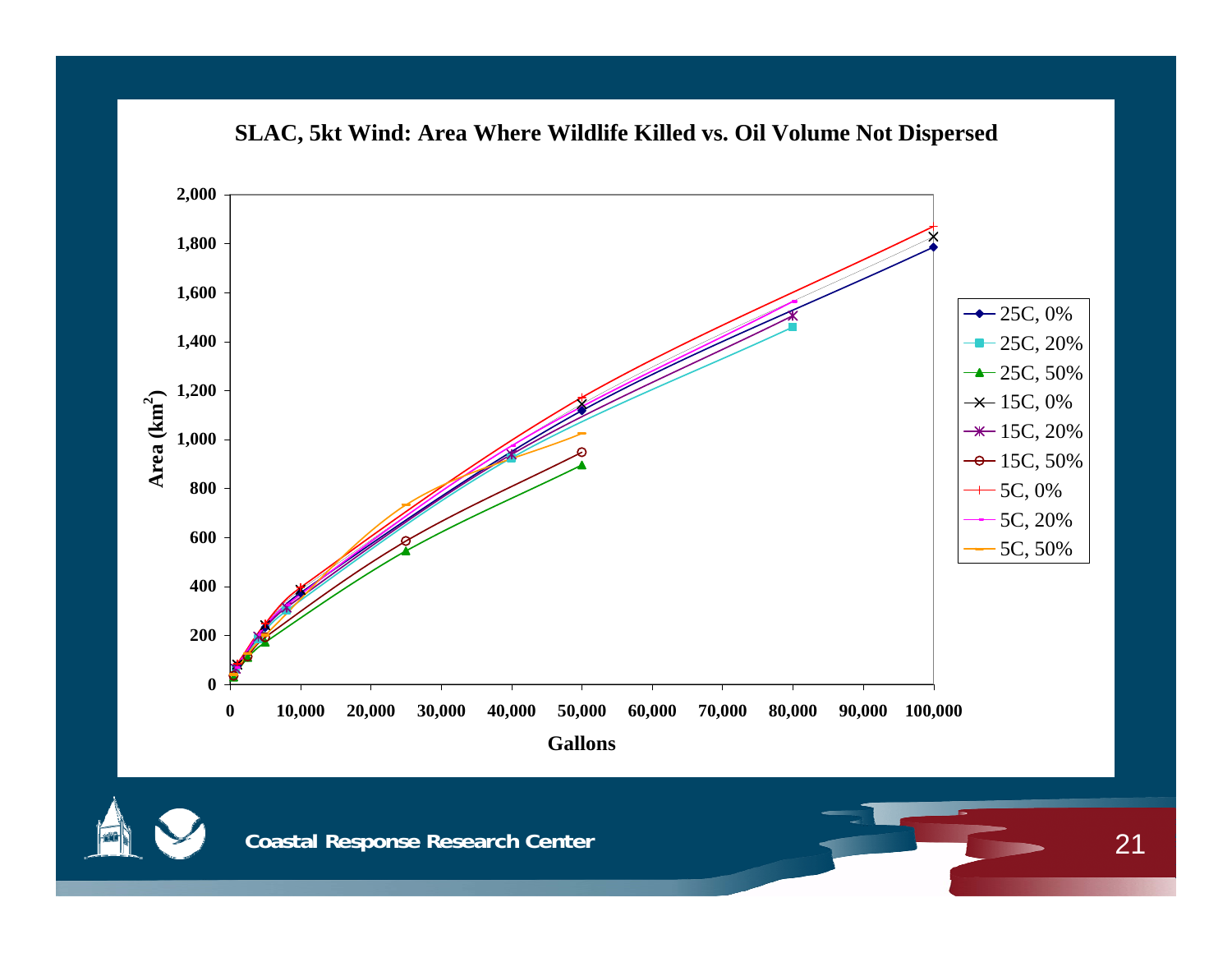



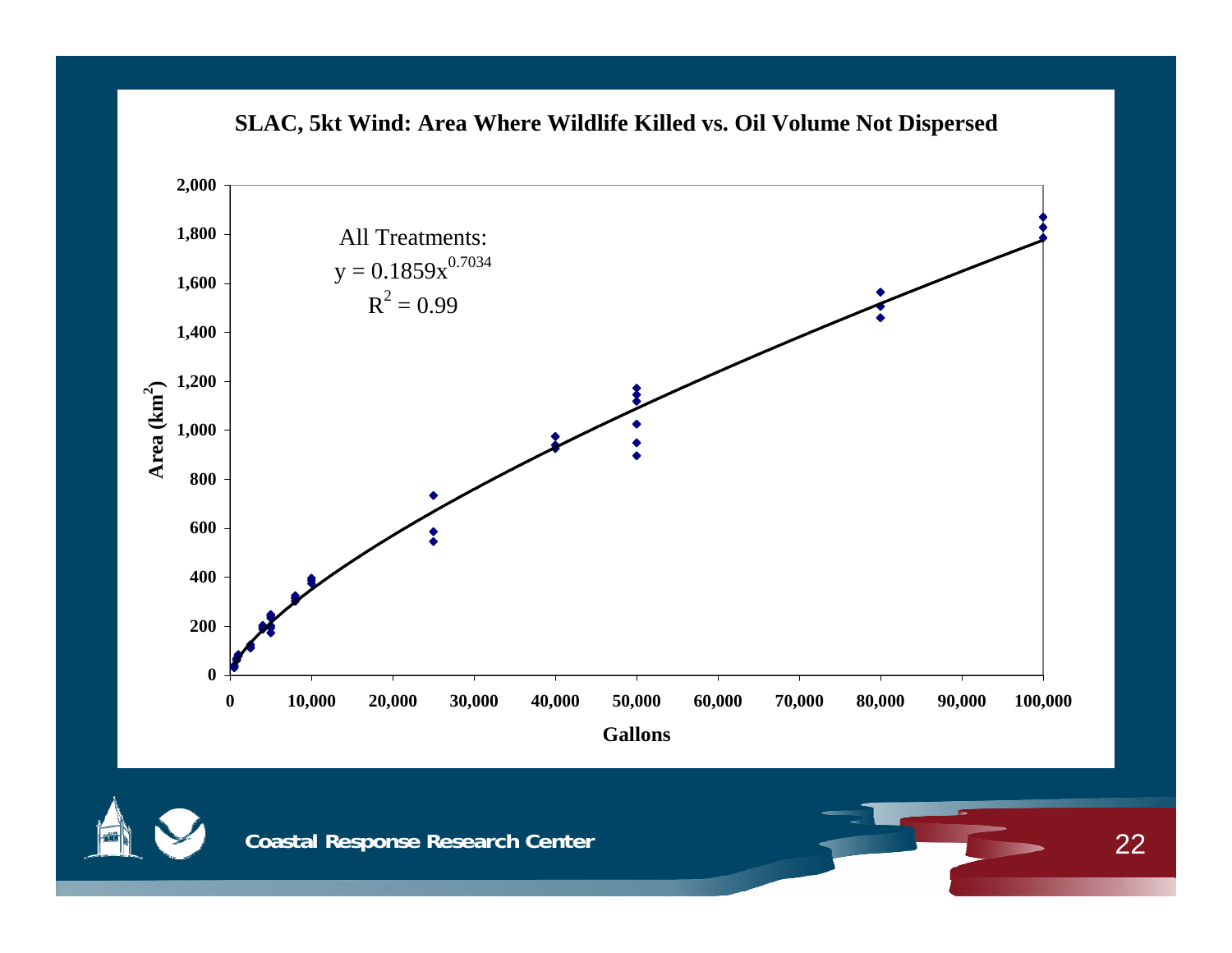

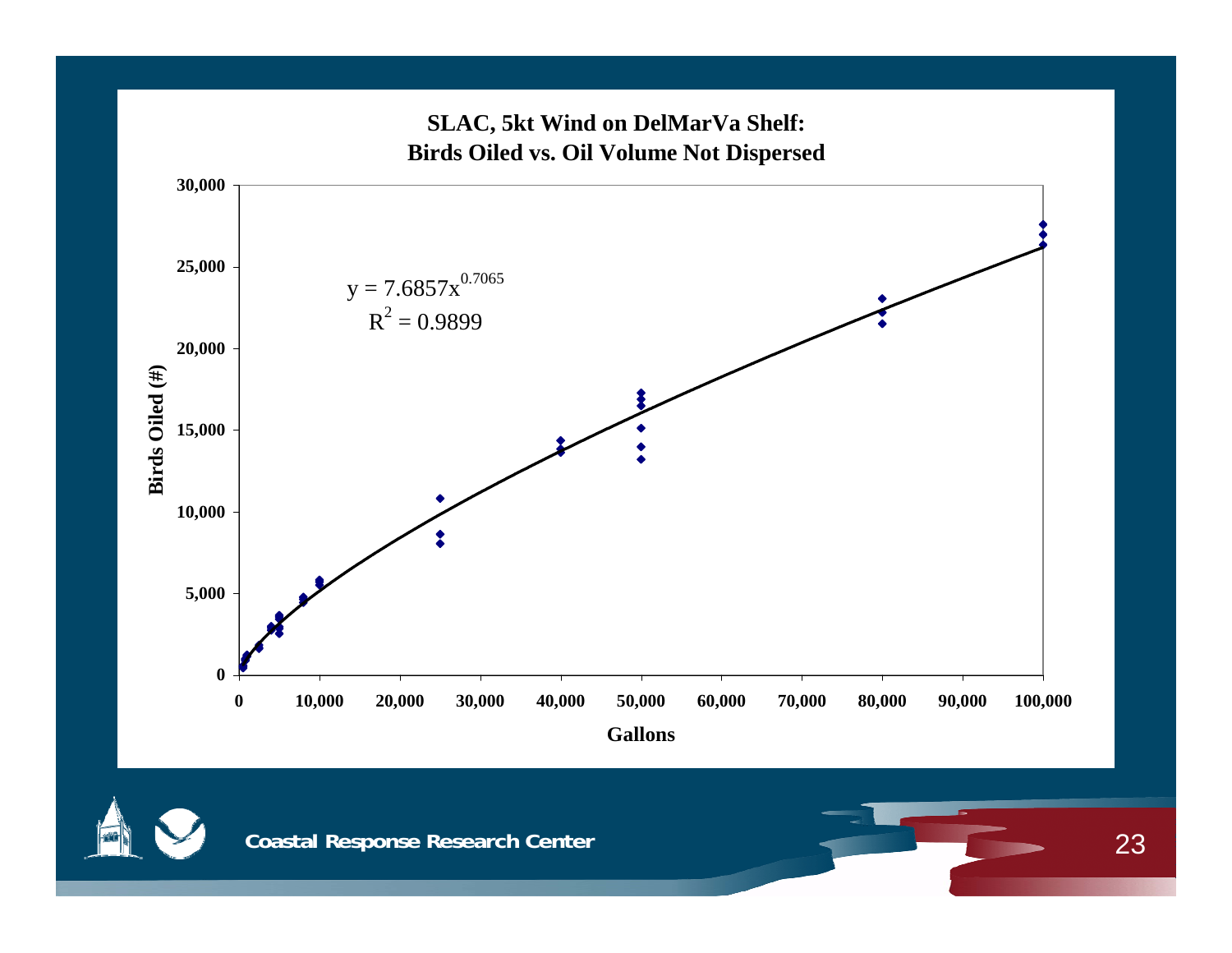





## # Oiled = [0.257 V<sub>s</sub><sup>0.6759</sup>] [#/km<sup>2</sup>] [Prob]

### $\bm{\mathsf{V}}_{\mathsf{s}}$  = Volume of oil not dispersed **Prob = Probability of being present on water surface**



**Coastal Response Research Center** 

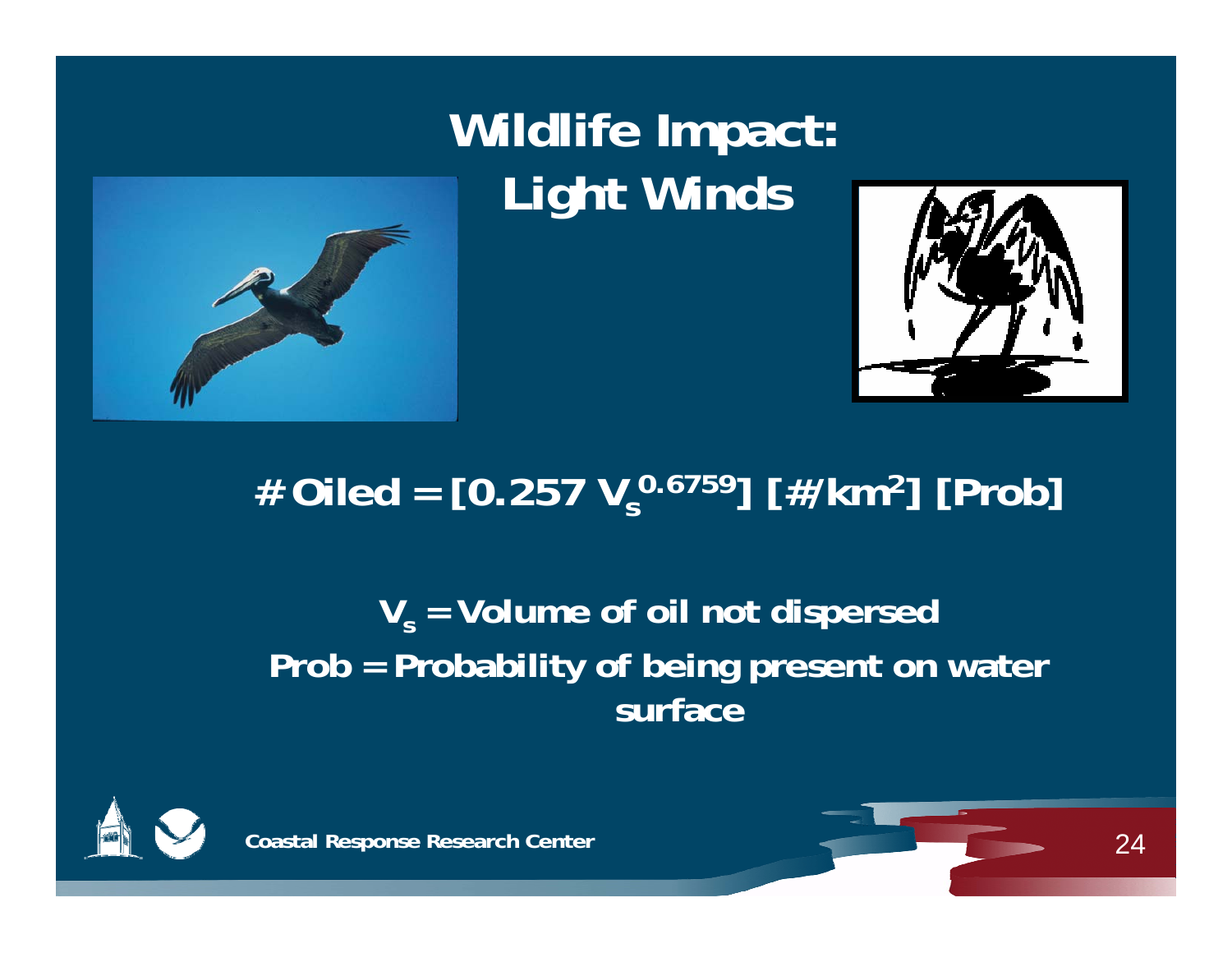

**SLAC, 5kt Wind: Area Where Plankton Killed vs. Oil Volume Dispersed**

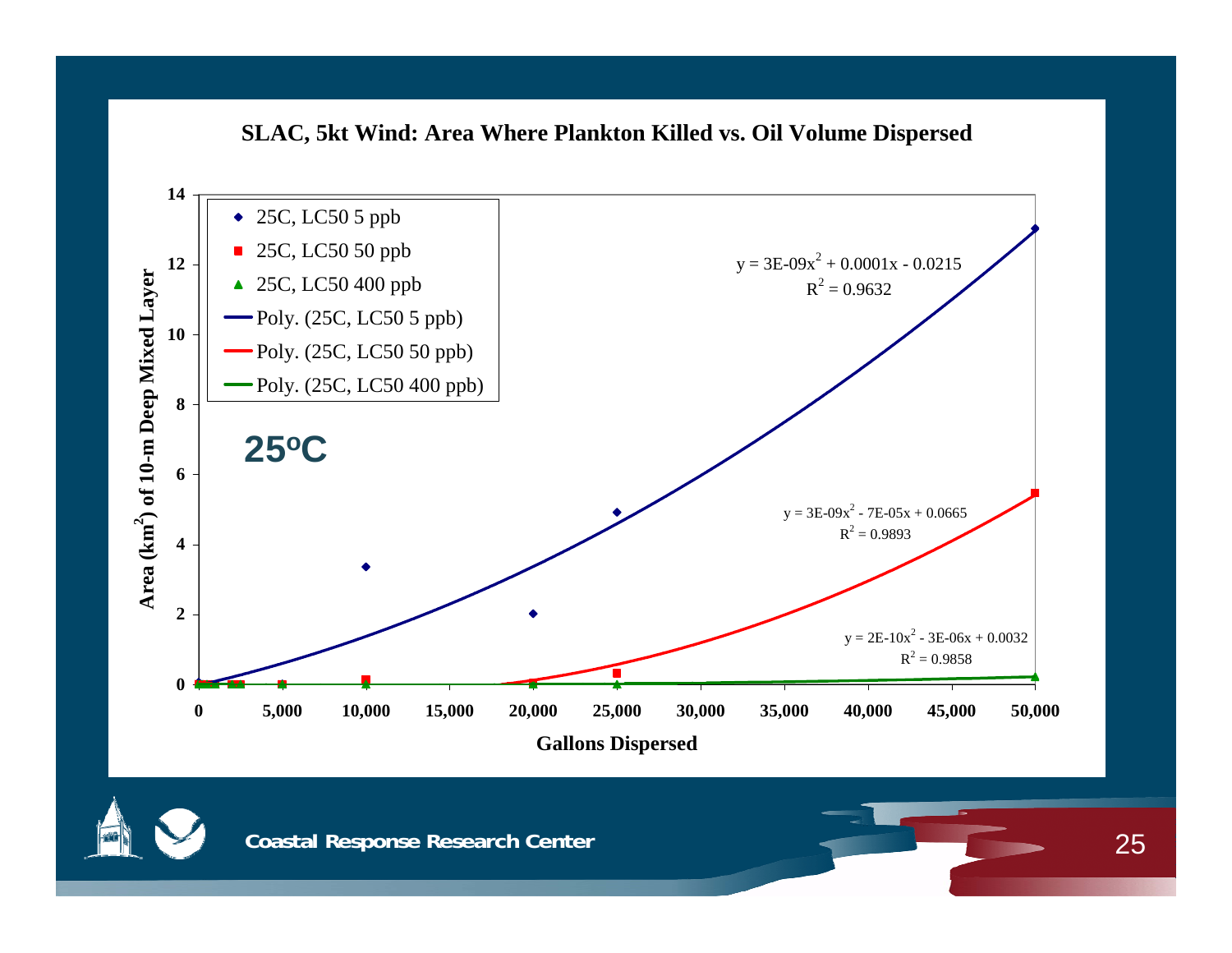



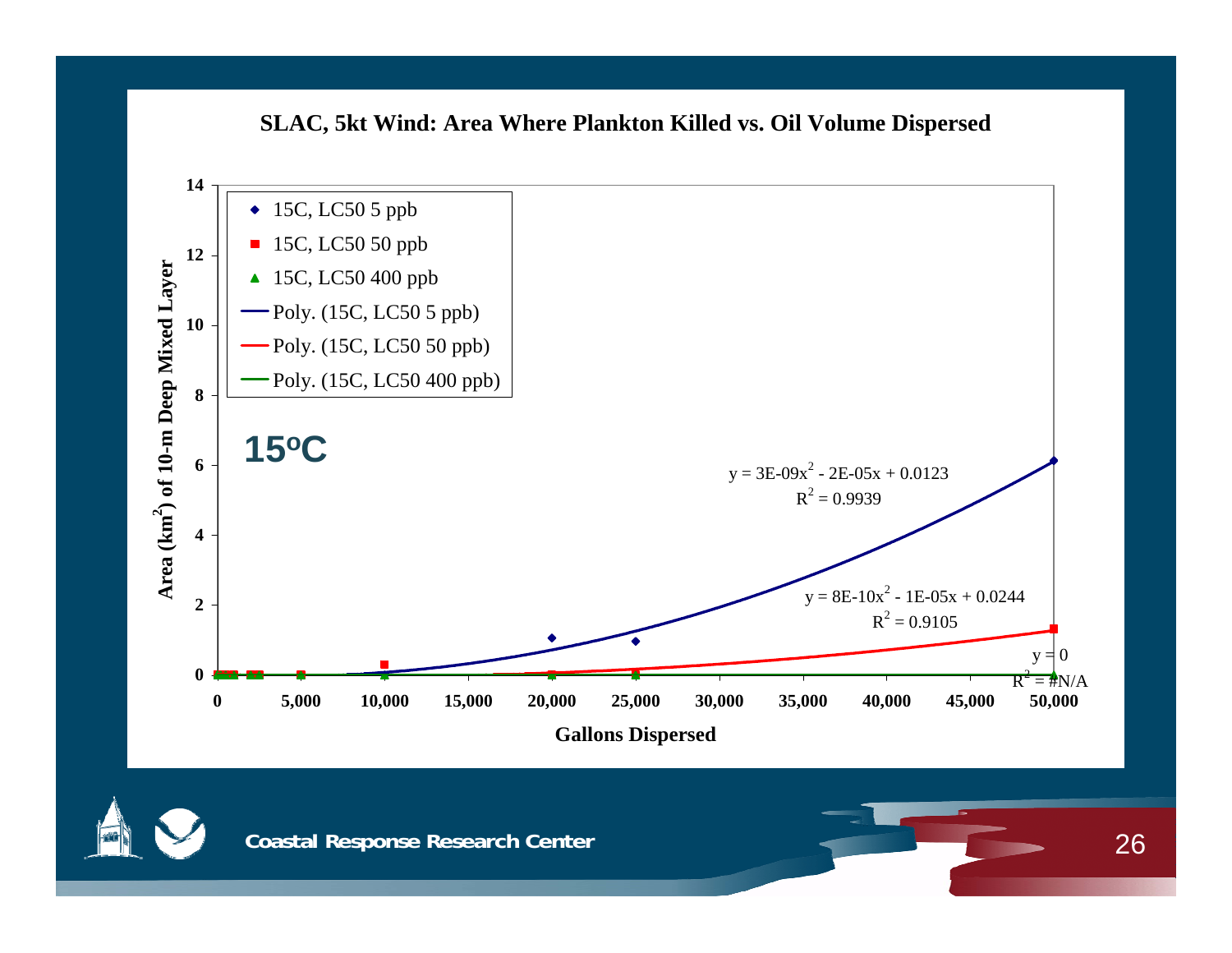### **SLAC, 5kt Wind: Area Where Plankton Killed vs. Oil Volume Dispersed**

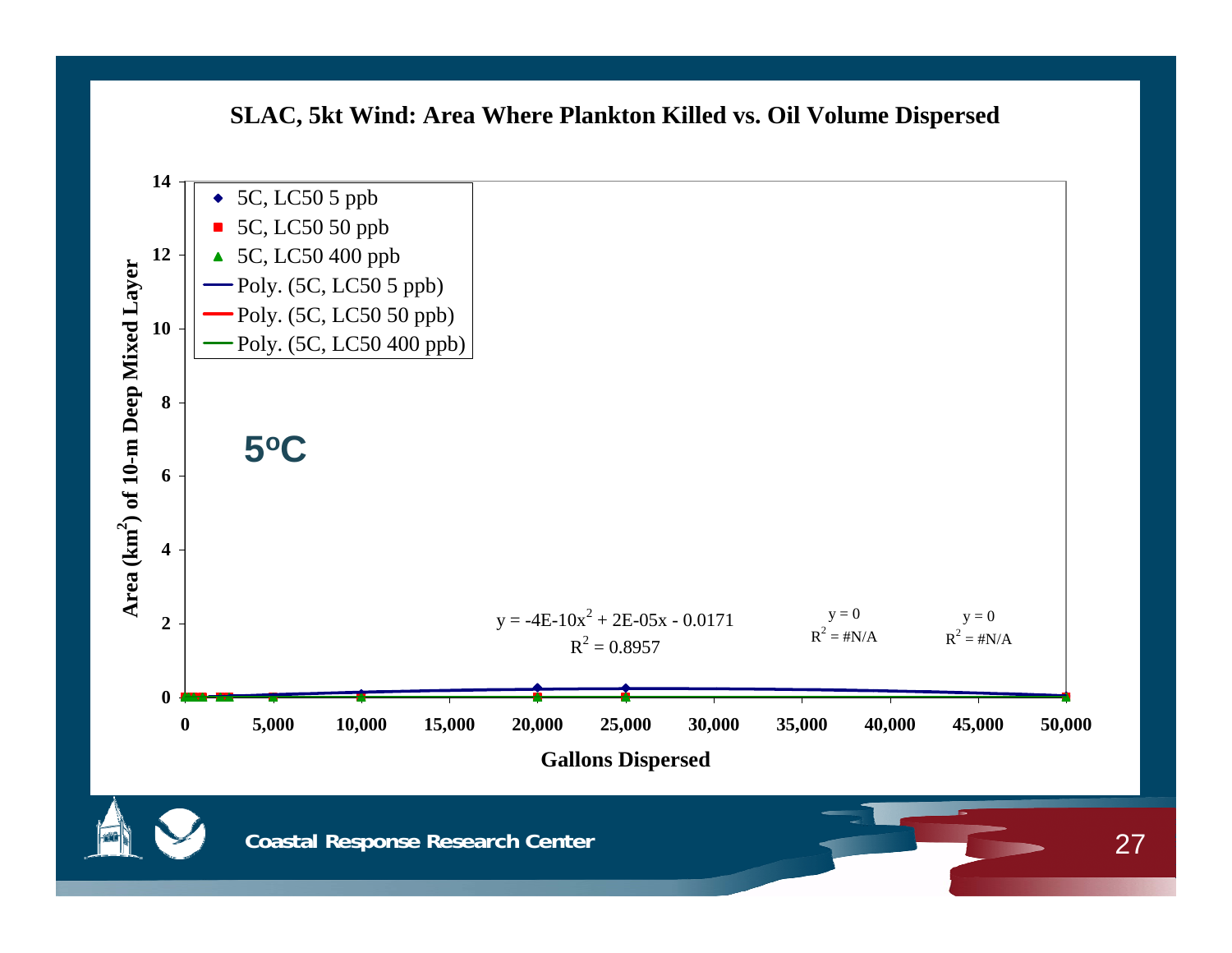# **Water Column (Plankton) Impact: Light Winds**

## # Killed =  $[f(V_d)] [#/m^3] [Z_{mix}]$

 $\bm{\mathsf{V}}_\mathsf{d}$  = Volume of oil dispersed **Zmix <sup>=</sup> surface mixed layer depth**





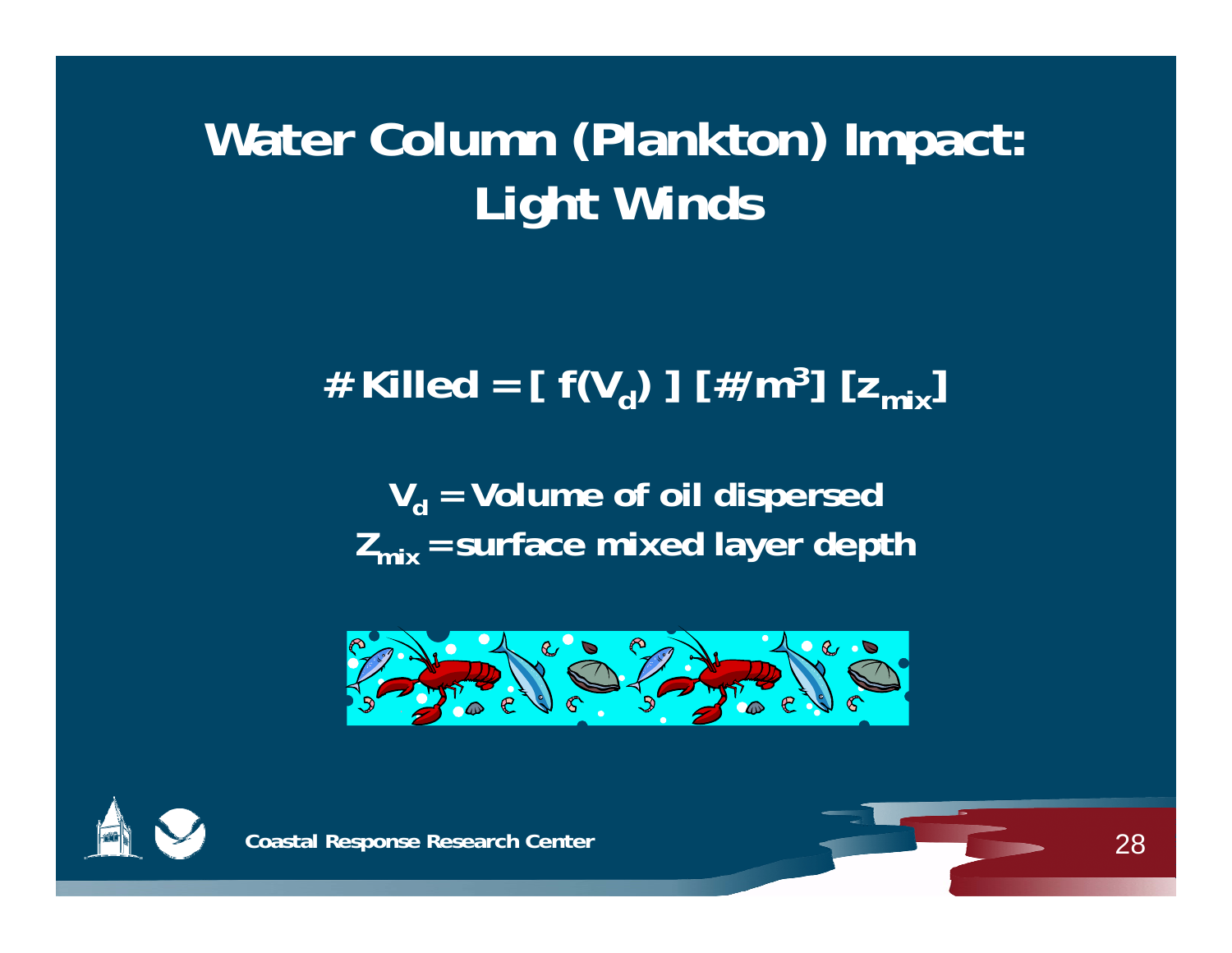# **Products**

- **Report – describing the technical approach, assumptions and results of the modeling and guidance development**
- **Field guide (PDF format)**
	- **Summarize the results**



- **Look-up tables with charts, for each oil type and environmental condition**
- **Spreadsheet-calculator for looking up and interpolating results**



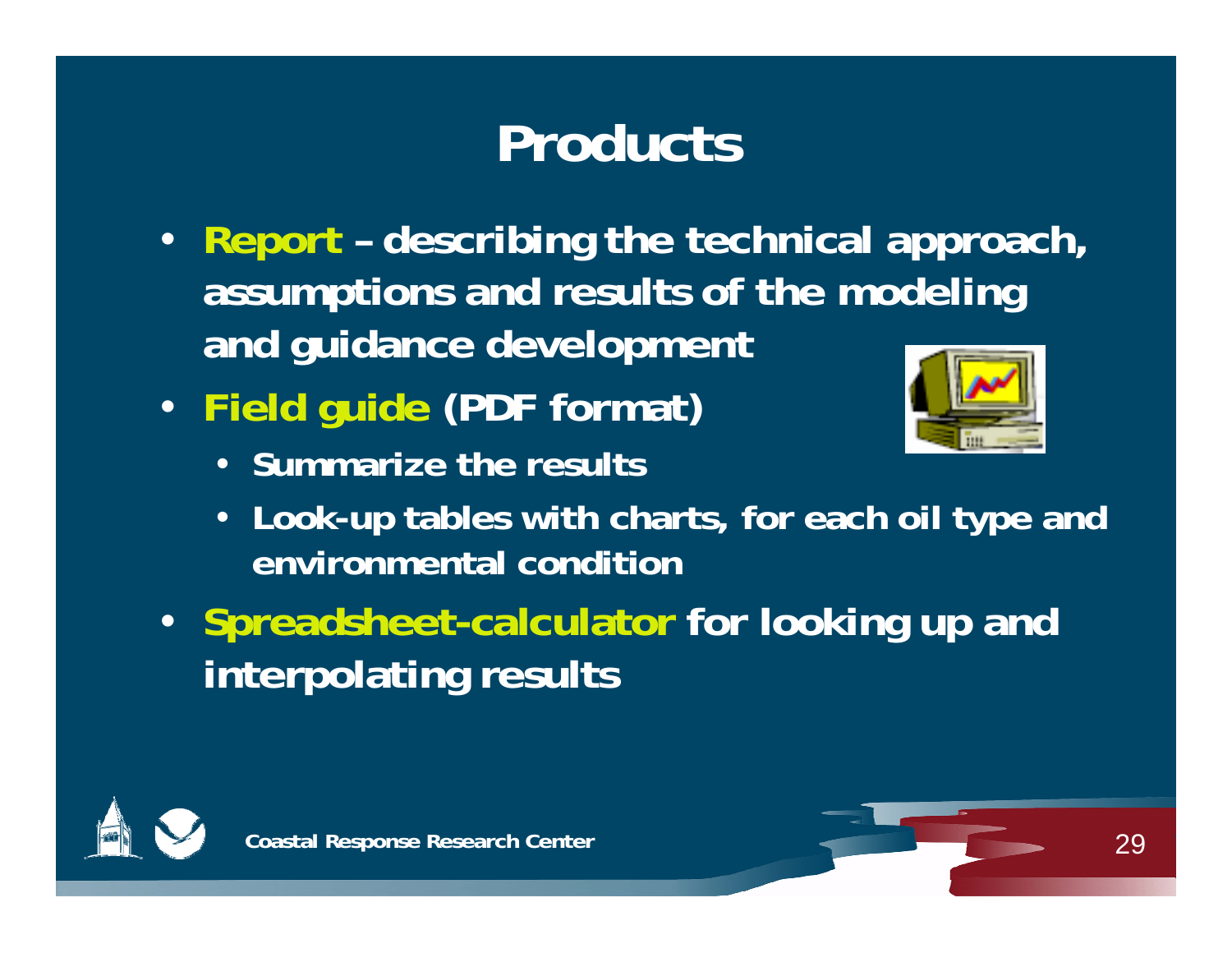# **Use of Guidance Calculator**

### • **User inputs**

- **Environmental conditions**
- **Oil type**
- **Volume spilled**
- **Volume/fraction dispersed and efficiency**
- **Calculator**
	- **Will interpolate from results of model matrix to in-between conditions**
	- **Based on regressions of results**



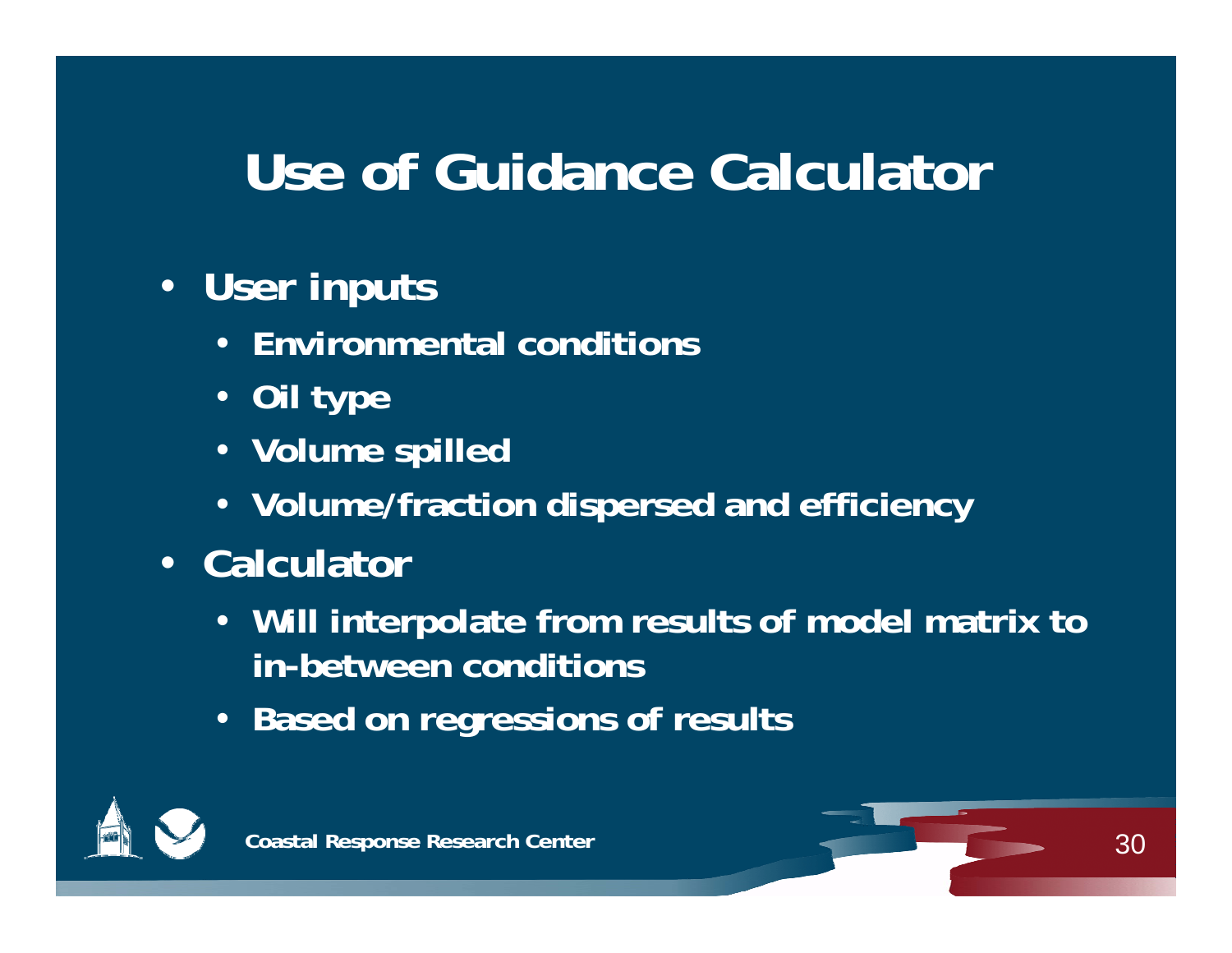# **Workshop**

- **Conduct a focused half-day workshop**
- $\bullet$  **At or adjunct to a spill-response related meeting or conference**
- **Present the results of the study**
- $\bullet$  **Discuss dispersant decision-making using the tool**